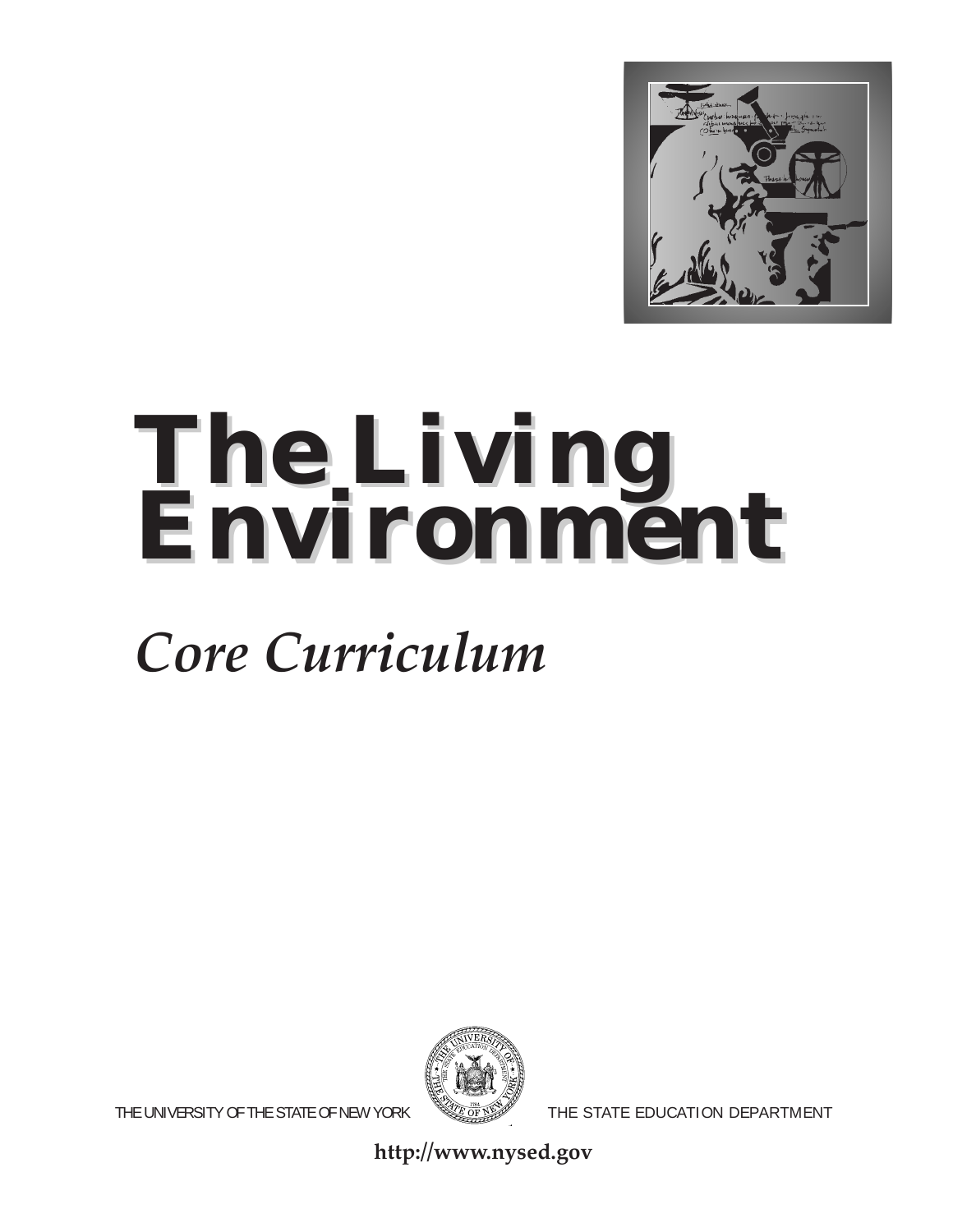#### **THE UNIVERSITY OF THE STATE OF NEW YORK Regents of The University**

**President of The University and Commissioner of Education** RICHARD P. MILLS

**Chief Operating Officer** RICHARD H. CATE

#### **Deputy Commissioner for Elementary, Middle, Secondary, and Continuing Education**

JAMES A. KADAMUS

#### **Assistant Commissioner for Curriculum, Instruction, and Assessment** ROSEANNE DEFABIO

The State Education Department does not discriminate on the basis of age, color, religion, creed, disability, marital status, veteran status, national origin, race, gender, genetic predisposition or carrier status, or sexual orientation in its educational programs, services, and activities. Portions of this publication can be made available in a variety of formats, including braille, large print or audio tape, upon request. Inquiries concerning this policy of nondiscrimination should be directed to the Department's Office for Diversity, Ethics, and Access, Room 152, Education Building, Albany, NY 12234.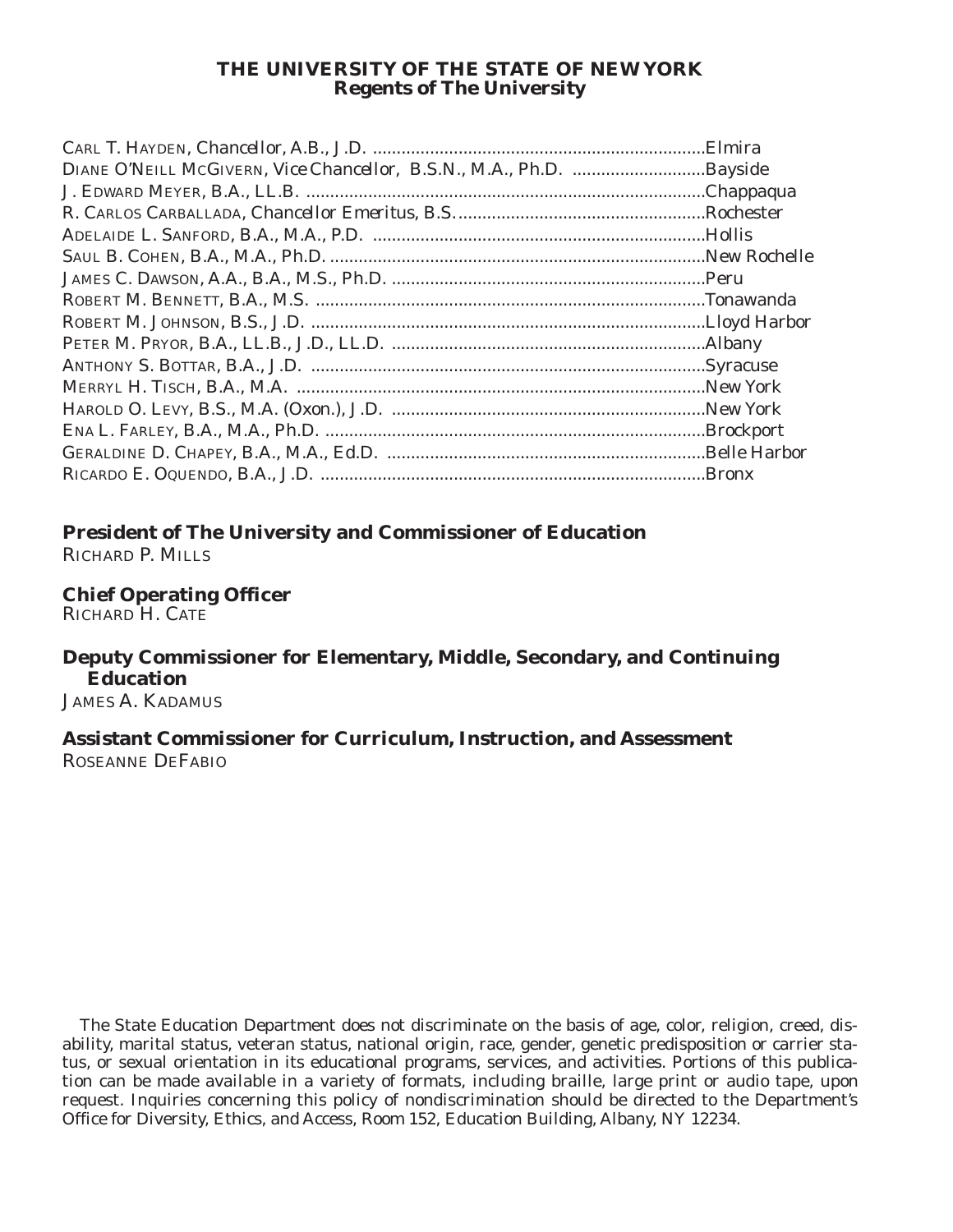# **CONTENTS**

| Key Idea 4 14 |
|---------------|
| Key Idea 5    |
| Key Idea 6    |
| Key Idea 7 19 |
| Appendix A    |

Living Environment—Laboratory Checklist . . . . . . .21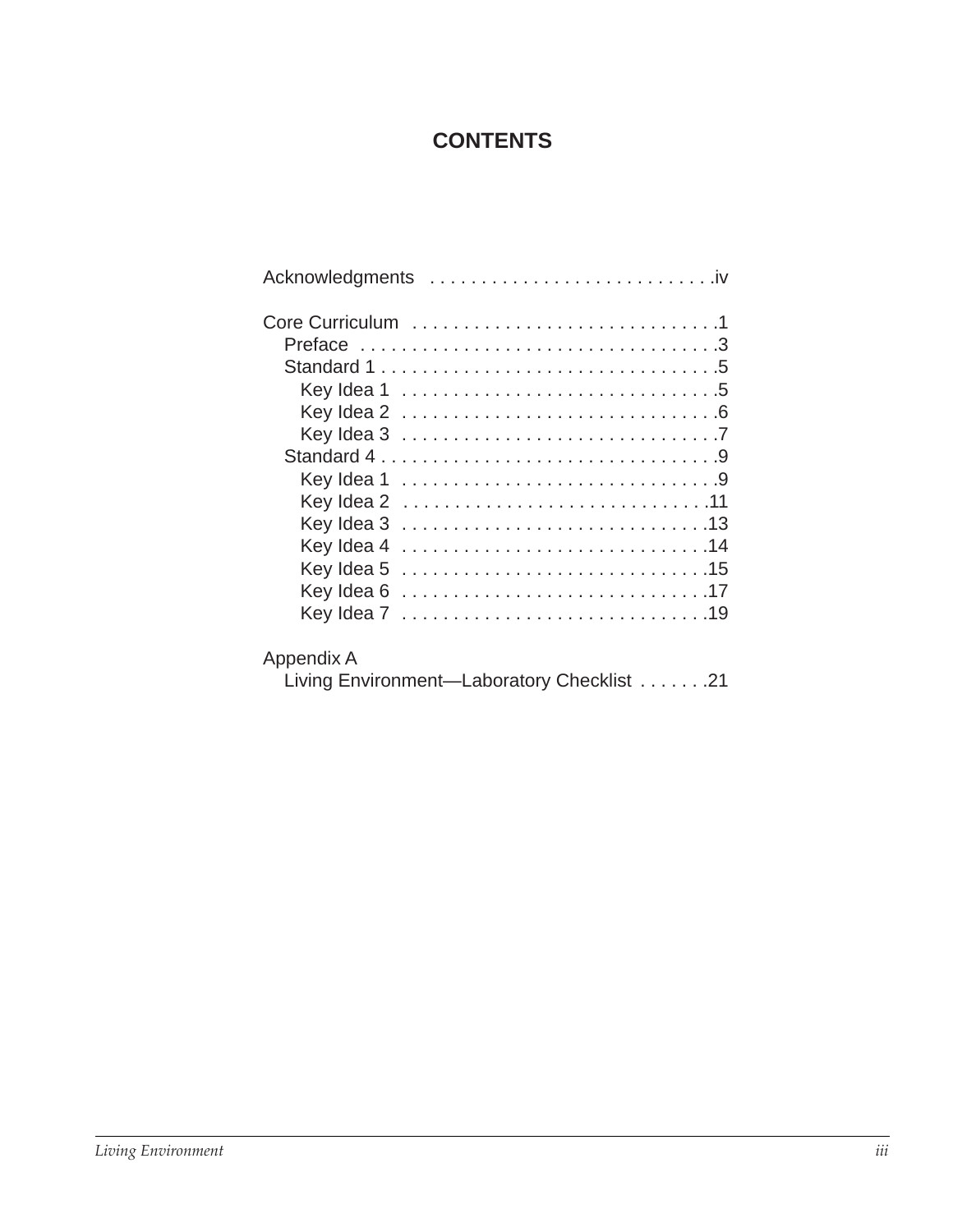### **ACKNOWLEDGMENTS**

The State Education Department acknowledges the assistance of teachers and school administrators from across New York State and the Biology Mentor Network. In particular, the State Education Department would like to thank:

| Alan Ascher          | South Shore High School                     |
|----------------------|---------------------------------------------|
| Candy Bandura        | Niskayuna High School                       |
| John Bartsch         | Amsterdam High School                       |
| Dave Bauer           | Alden Central High School                   |
| Marilou Bebak        | Nardin Academy High School                  |
| Mary Colvard         | Cobleskill High School                      |
| Marianita Damari     | Office of Brooklyn High Schools             |
| Lee Drake            | <b>Finger Lakes Community College</b>       |
| Michael DuPré        | Rush-Henrietta Central School District      |
| Rick Hallman         | Office of Queens High Schools               |
| Barbara Hobart       | Consultant, Orleans-Niagara BOCES           |
| Linda Hobart         | <b>Finger Lakes Community College</b>       |
| Susan Hoffmire       | Victor High School                          |
| Susan Holt           | Williamsville East High School              |
| Dan Johnson          | Cicero-North Syracuse High School           |
| Sandra Latourelle    | SUNY Plattsburgh, Clinton Community College |
| John McGrath         | Baldwin High School                         |
| Laura Maitland       | Bellmore-Merrick High Schools               |
| Donna Moore          | Cornell Agriculture Education Outreach      |
| Robert Petingi       | (formerly) Leadership Secondary School      |
| Barbara Poseluzny    | Woodside, NY                                |
| Carl Raab            | Board of Education, New York City           |
| DeAnna Roberson      | New York City                               |
| Sylvia Thomson       | Monroe Community College                    |
| <b>Bruce Tulloch</b> | Bethlehem Central High School               |
| Joyce Valenti        | Windham-Ashland-Jewett High School          |
| Kathy Ylvisaker      | Niskayuna High School                       |

*The Living Environment Core Curriculum* was reviewed by many teachers and administrators across the State including Coordinating and Regional Biology Mentors. The State Education Department thanks those individuals who provided feedback both formally and informally.

In addition, the following individuals responded to a joint request by the Science Teachers Association of New York State and the State Education Department to review the document from their perspectives as scientists, science professors, and/or science education professors. Thanks go to Mary Colvard for organizing this effort.

| Cornell University, Ithaca, NY               |
|----------------------------------------------|
| Syracuse University, Syracuse, NY            |
| Davis, CA                                    |
| Palo Alto, CA                                |
| National Research Council, Washington, DC    |
| Clemson University, Clemson, SC              |
| Cornell University, Ithaca, NY               |
| San Diego State University, San Diego, CA    |
| Taunton, MA                                  |
| North Carolina State University, Raleigh, NC |
| Lakeside Upper School, Seattle, WA           |
|                                              |

The project manager for the development of *The Living Environment Core Curriculum* was Elise Russo, Associate in Science Education, with content and assessment support provided by Mary Oliver, Associate in Educational Testing. Diana K. Harding, Associate in Science Education, provided additional support. Special thanks go to Jan Christman for technical expertise and to John Bartsch, Amsterdam High School, for preliminary drafts of the document.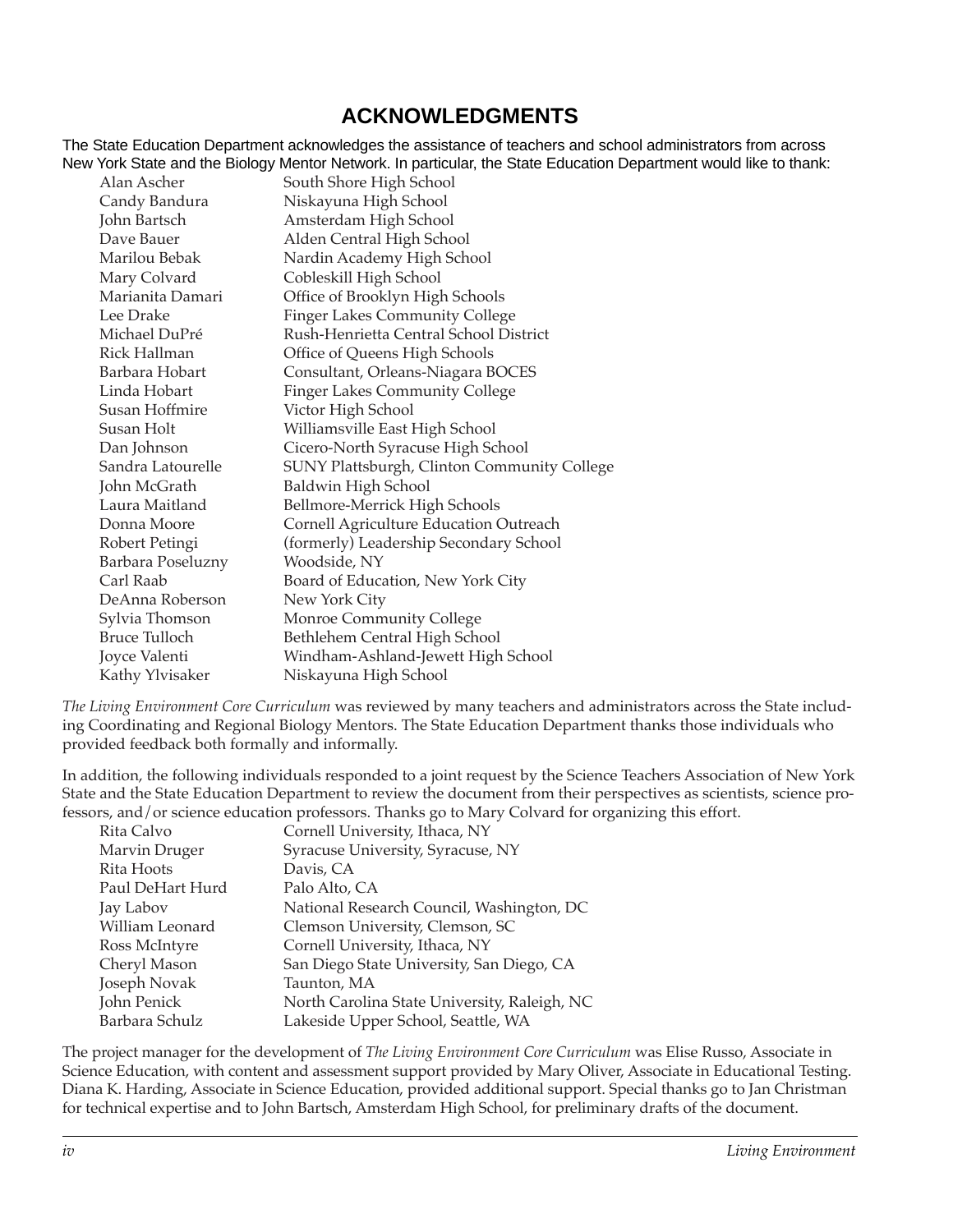

# *The Living The Living Environment Environment*

*Core Curriculum*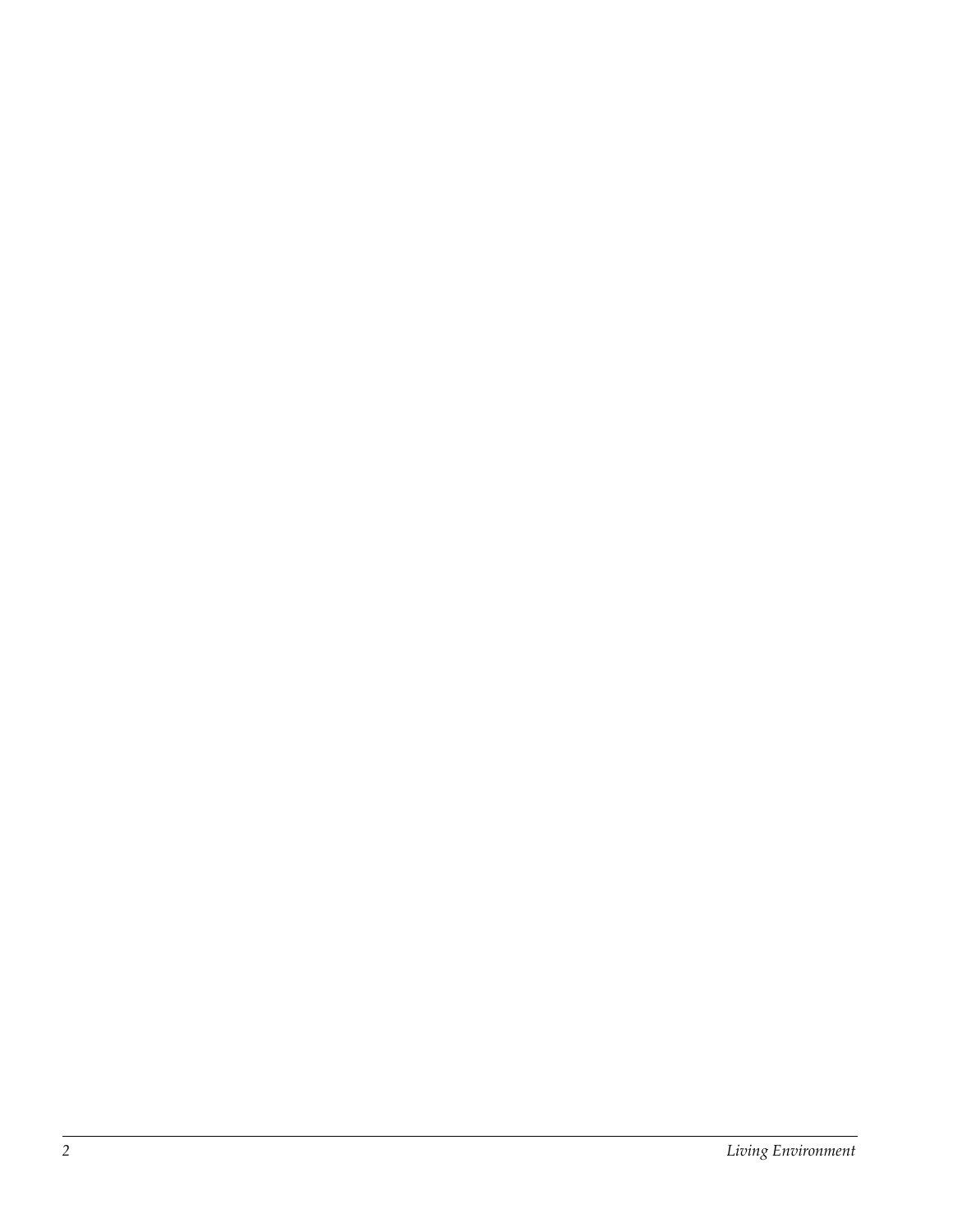### **PREFACE**

*The Living Environment Core Curriculum* has been written to assist teachers and supervisors as they prepare curriculum, instruction, and assessment for the Living Environment component of Standard 4 of the New York State *Learning Standards for Mathematics, Science, and Technology*. This standard states: "Students will understand and apply scientific concepts, principles, and theories pertaining to the physical setting and living environment and recognize the historical development of ideas in science." This Core Curriculum is an elaboration of the science content of the mathematics, science, and technology learning standards document and its Key Ideas and Performance Indicators. Key Ideas are broad, unifying, general statements of what students need to know. The Performance Indicators for each Key Idea are statements of what students should be able to do to provide evidence that they understand the Key Idea. This Core Curriculum presents Major Understandings that give more specific detail to the concepts underlying the Performance Indicators in Standard 4.

In addition, the Scientific Inquiry portion of Standard 1 has been elaborated to highlight those skills necessary to allow students to test their proposed explanations of natural phenomena by using the conventional techniques and procedures of scientists. The concepts and skills identified in the introduction and Major Understandings for each Key Idea in this Core Curriculum will provide the material from which Regents examination items will be developed. Occasionally, examples are given in an effort to clarify information. These examples are not inclusive lists; therefore, teachers should not feel limited by them.

This Core Curriculum is not a syllabus. It addresses only the content and skills to be assessed at the commencement level by the Living Environment Regents science examination. The Core Curriculum has been prepared with the assumption that the content, skills, and vocabulary as outlined in the *Learning Standards for Mathematics ,Science, and Technology* at the elementary and intermediate levels have been taught previously. Work in grades 9-12 must build on the knowledge, understanding, and ability to do science that students have acquired in their earlier grades. This is a core for the preparation of high school curriculum, instruction, and assessment, the final stage in a K-12

continuum of science education. The lack of detail in this core is not to be seen as a shortcoming. Rather, the focus on conceptual understanding in the core is consistent with the approaches recommended in the *National Science Education Standards* and *Benchmarks of Science Literacy: Project 2061.* It is essential that instruction focus on understanding important relationships, processes, mechanisms, and applications of concepts. Far less important is the memorization of specialized terminology and technical details. Future assessments will test students' ability to explain, analyze, and interpret biological processes and phenomena more than their ability to recall specific facts. It is hoped that the general nature of these statements will encourage the teaching of science for this understanding, instead of for memorization. The following question has been asked for each Key Idea: What do students need to know to have science literacy within that broad theme? The general nature of the Major Understandings in this core will also allow teachers more flexibility, making possible richer creativity in instruction and greater variation in assessment than a more explicit syllabus would allow.

The order of presentation and numbering of all statements in this document are not meant to indicate any recommended sequence of instruction. Ideas have not been prioritized, nor have they been organized in any manner to indicate time allotments. Many of the Major Understandings in this document are stated in a general rather than specific way. It is expected, however, that teachers will provide examples and applications in their teaching/learning strategies to bring about understanding of the major concepts involved. Teachers are encouraged to help students find and elaborate conceptual cross-linkages that interconnect many of the Living Environment Key Ideas to each other and to other mathematics, science, and technology learning standards.

The courses designed using this Core Curriculum are expected to prepare students to explain, both accurately and with appropriate depth, the most important ideas about our living environment. Students, in attaining scientific literacy, ought to be able to generate such explanations, in their own words, by the time they graduate and also long after they have completed their high school education. The science educators throughout New York State who collaborated on the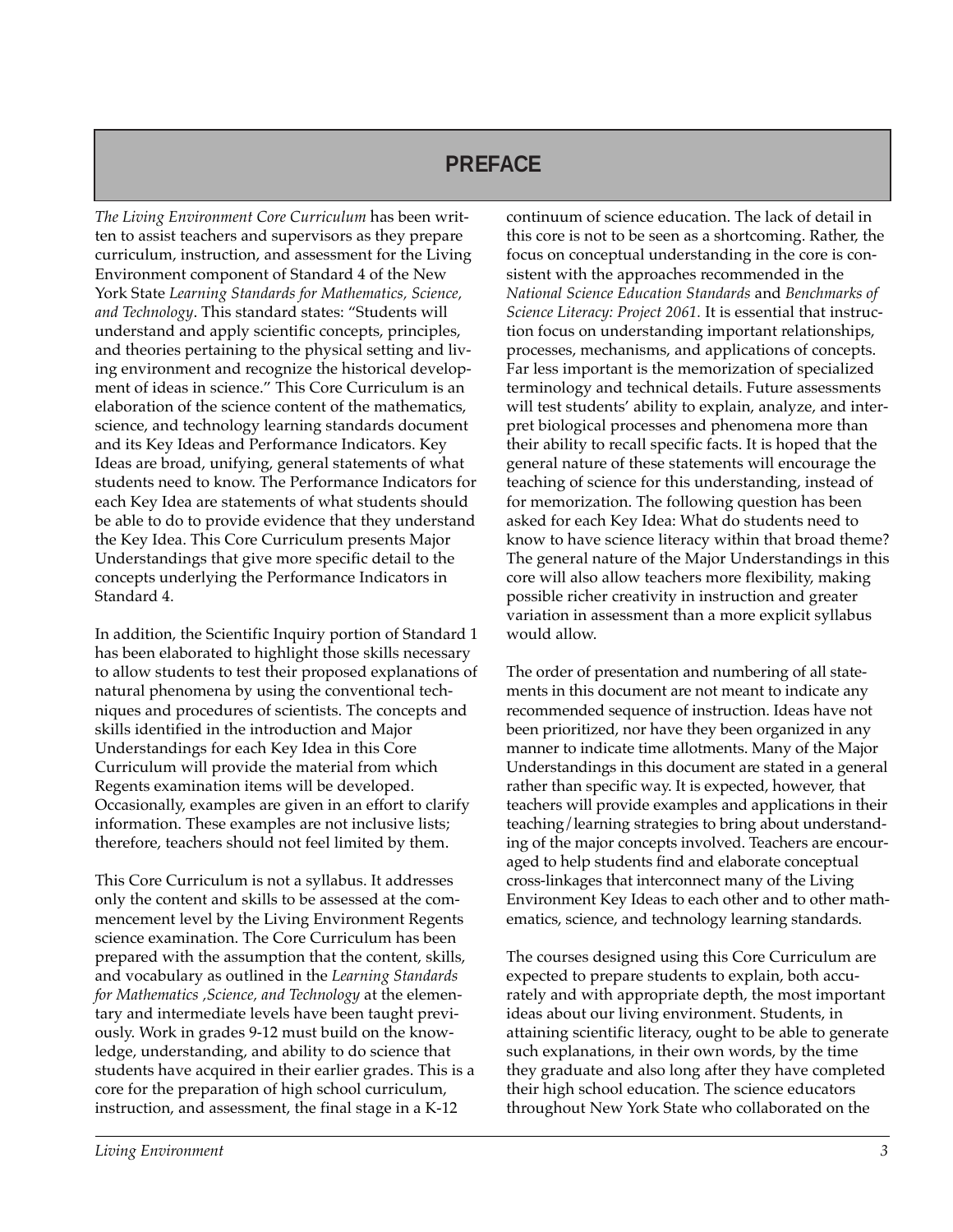writing of this core fervently hope that this goal is realized in the years ahead.

**Laboratory Requirements:** Critical to understanding science concepts is the use of scientific inquiry to develop explanations of natural phenomena. Therefore, as a prerequisite for admission to the Regents examination in the Living Environment, students must have successfully completed 1200 minutes of laboratory experience with satisfactory written reports for each laboratory investigation.

It is expected that laboratory experiences will provide the opportunity for students to develop the scientific inquiry techniques in Standard 1, the use of information systems as outlined in Standard 2, the interconnectedness of content and skills and the problem-solving approaches in Standards 6 and 7, and the skills identified on the laboratory skills checklist found in Appendix A.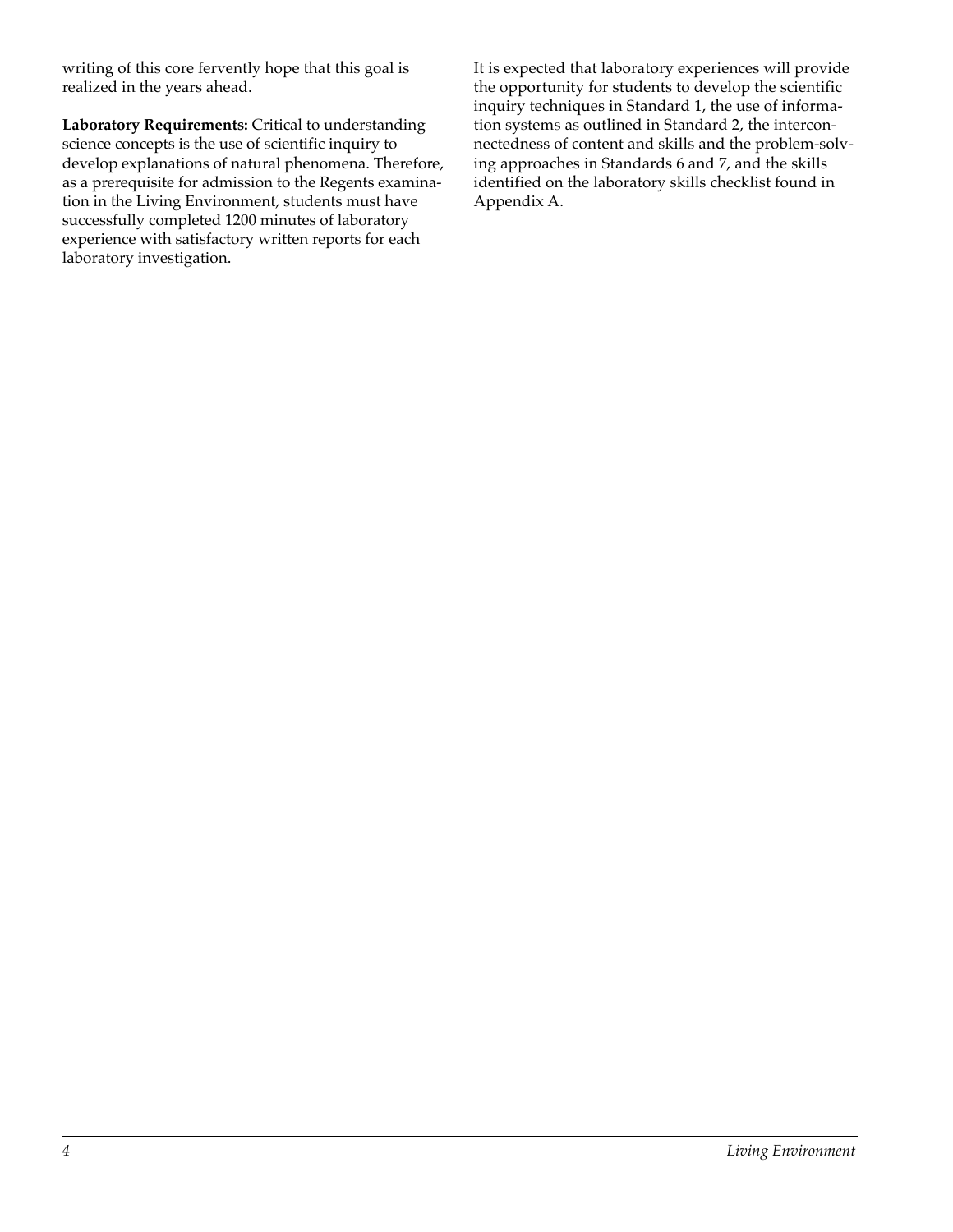# **STANDARD 1**

#### **Students will use mathematical analysis, scientific inquiry, and engineering design, as appropriate, to pose questions, seek answers, and develop solutions.**

Science relies on logic and creativity. Science is both a body of knowledge and a way of knowing—an intellectual and social process that applies human intelligence to explaining how the world works. Scientific explanations are developed using both observations (evidence) and what people already know about the world (scientific knowledge). All scientific explanations are tentative and subject to change. Good science involves questioning, observing and inferring, experimenting, finding evidence, collecting and organizing data, drawing valid conclusions, and undergoing peer review. Understanding the scientific view of the natural world is an essential part of personal, societal, and ethical decision making. Scientific literacy involves internalizing the scientific critical attitude so that it can be applied in everyday life, particularly in relation to health, commercial, and technological claims. Also see Laboratory Checklist in Appendix A.

**Key Idea 1:** 

**The central purpose of scientific inquiry is to develop explanations of natural phenomena in a continuing and creative process.**

| <b>PERFORMANCE</b><br><b>INDICATOR 1.1</b> | Elaborate on basic scientific and personal explanations of natural phenomena, and develop<br>extended visual models and mathematical formulations to represent one's thinking.<br>Major Understandings<br>1.1a Scientific explanations are built by combining evidence that can be observed with<br>what people already know about the world.<br>1.1b Learning about the historical development of scientific concepts or about individu-<br>als who have contributed to scientific knowledge provides a better understanding of<br>scientific inquiry and the relationship between science and society.<br>1.1c Science provides knowledge, but values are also essential to making effective and<br>ethical decisions about the application of scientific knowledge. |
|--------------------------------------------|------------------------------------------------------------------------------------------------------------------------------------------------------------------------------------------------------------------------------------------------------------------------------------------------------------------------------------------------------------------------------------------------------------------------------------------------------------------------------------------------------------------------------------------------------------------------------------------------------------------------------------------------------------------------------------------------------------------------------------------------------------------------|
| <b>PERFORMANCE</b>                         | Hone ideas through reasoning, library research, and discussion with others, including                                                                                                                                                                                                                                                                                                                                                                                                                                                                                                                                                                                                                                                                                  |
| <b>INDICATOR 1.2</b>                       | experts.                                                                                                                                                                                                                                                                                                                                                                                                                                                                                                                                                                                                                                                                                                                                                               |

Major Understandings

1.2a Inquiry involves asking questions and locating, interpreting, and processing information from a variety of sources.

1.2b Inquiry involves making judgments about the reliability of the source and relevance of information.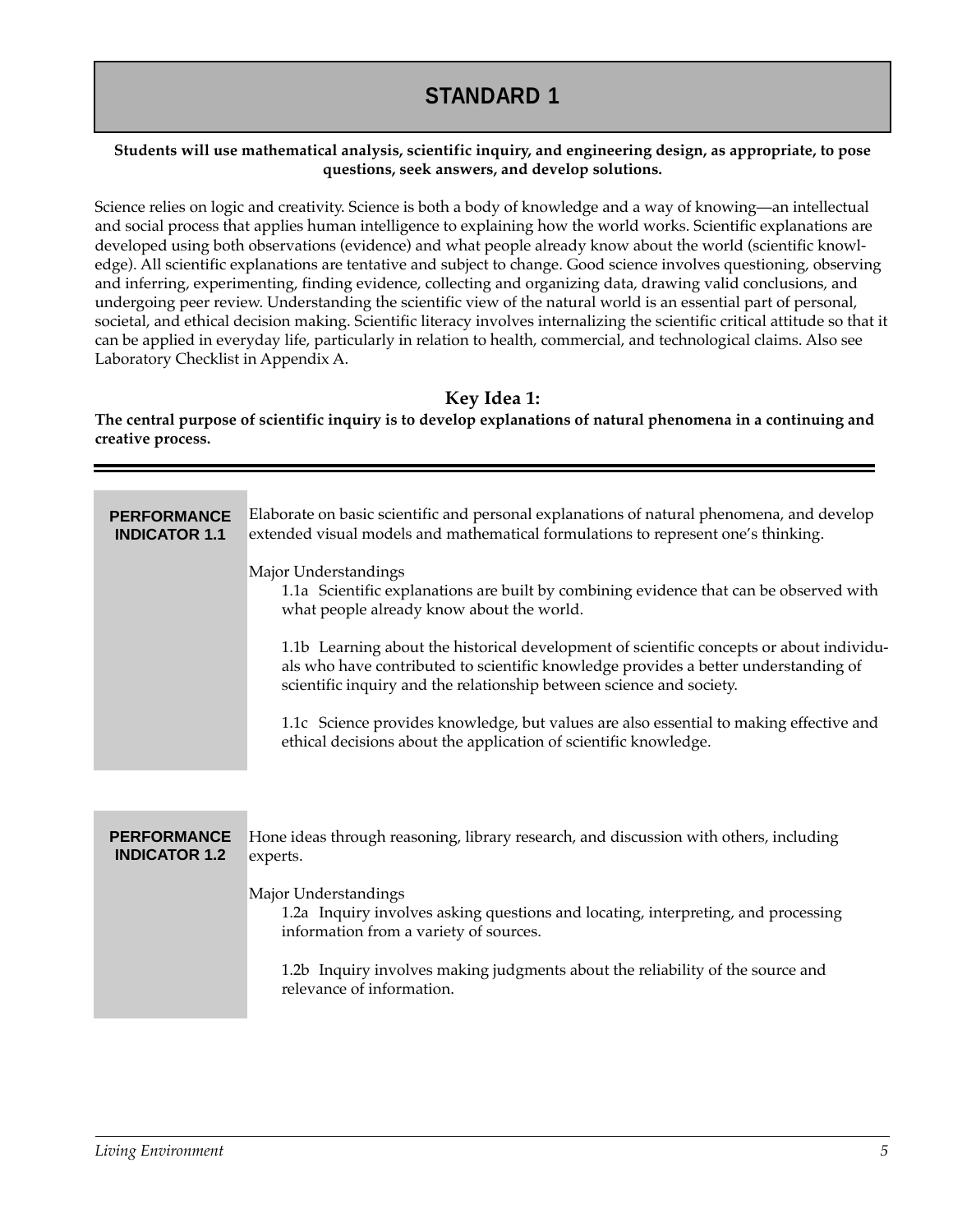| <b>PERFORMANCE</b><br><b>INDICATOR 1.3</b> | Work toward reconciling competing explanations; clarify points of agreement and<br>disagreement.<br>Major Understandings<br>1.3a Scientific explanations are accepted when they are consistent with experimental<br>and observational evidence and when they lead to accurate predictions.<br>1.3b All scientific explanations are tentative and subject to change or improvement.<br>Each new bit of evidence can create more questions than it answers. This leads to<br>increasingly better understanding of how things work in the living world. |
|--------------------------------------------|------------------------------------------------------------------------------------------------------------------------------------------------------------------------------------------------------------------------------------------------------------------------------------------------------------------------------------------------------------------------------------------------------------------------------------------------------------------------------------------------------------------------------------------------------|
| <b>PERFORMANCE</b><br><b>INDICATOR 1.4</b> | Coordinate explanations at different levels of scale, points of focus, and degrees of complex-<br>ity and specificity, and recognize the need for such alternative representations of the natural<br>world.<br>Major Understandings<br>1.4a Well-accepted theories are ones that are supported by different kinds of scientific<br>investigations often involving the contributions of individuals from different<br>disciplines.                                                                                                                    |

#### **Key Idea 2:**

**Beyond the use of reasoning and consensus, scientific inquiry involves the testing of proposed explanations involving the use of conventional techniques and procedures and usually requiring considerable ingenuity.**

| <b>PERFORMANCE</b><br><b>INDICATOR 2.1</b> | Devise ways of making observations to test proposed explanations.                                                                                                                                                                                                                                               |
|--------------------------------------------|-----------------------------------------------------------------------------------------------------------------------------------------------------------------------------------------------------------------------------------------------------------------------------------------------------------------|
|                                            |                                                                                                                                                                                                                                                                                                                 |
| <b>PERFORMANCE</b><br><b>INDICATOR 2.2</b> | Refine research ideas through library investigations, including electronic information<br>retrieval and reviews of the literature, and through peer feedback obtained from review and<br>discussion.                                                                                                            |
|                                            | Major Understandings<br>2.2a Development of a research plan involves researching background information and<br>understanding the major concepts in the area being investigated. Recommendations for<br>methodologies, use of technologies, proper equipment, and safety precautions should<br>also be included. |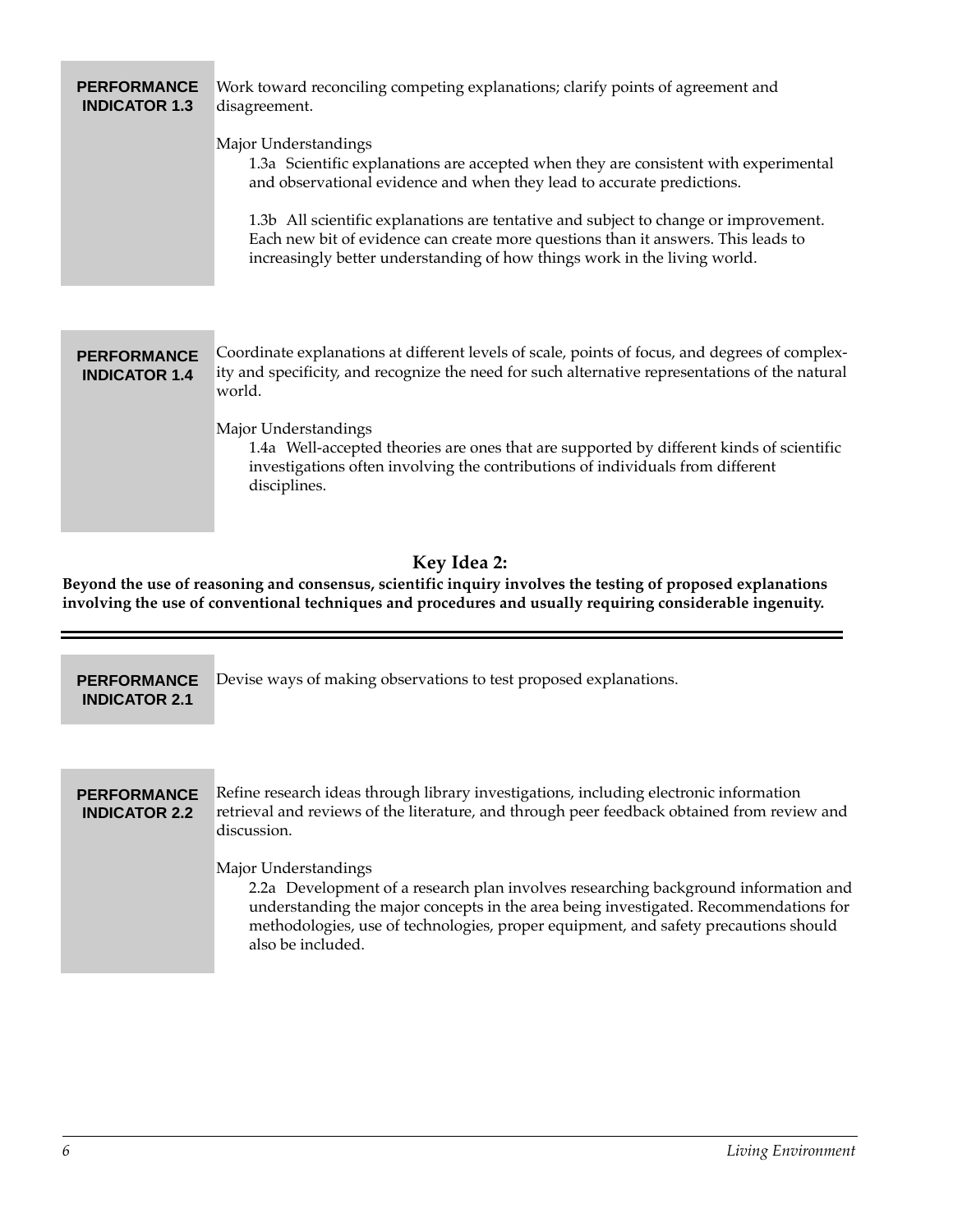#### Develop and present proposals including formal hypotheses to test explanations; i.e., predict what should be observed under specific conditions if the explanation is true. **PERFORMANCE INDICATOR 2.3**

#### Major Understandings

2.3a Hypotheses are predictions based upon both research and observation.

2.3b Hypotheses are widely used in science for determining what data to collect and as a guide for interpreting the data.

2.3c Development of a research plan for testing a hypothesis requires planning to avoid bias (e.g., repeated trials, large sample size, and objective data-collection techniques).

| <b>PERFORMANCE</b> Carry out a research plan for testing explanations, including selecting and developing tech- |
|-----------------------------------------------------------------------------------------------------------------|
| <b>INDICATOR 2.4</b> Iniques, acquiring and building apparatus, and recording observations as necessary.        |

#### **Key Idea 3:**

**The observations made while testing proposed explanations, when analyzed using conventional and invented methods, provide new insights into natural phenomena.**

| <b>PERFORMANCE</b><br><b>INDICATOR 3.1</b> | Use various methods of representing and organizing observations (e.g., diagrams, tables,<br>charts, graphs, equations, matrices) and insightfully interpret the organized data.<br>Major Understandings<br>3.1a Interpretation of data leads to development of additional hypotheses, the formula-<br>tion of generalizations, or explanations of natural phenomena. |
|--------------------------------------------|----------------------------------------------------------------------------------------------------------------------------------------------------------------------------------------------------------------------------------------------------------------------------------------------------------------------------------------------------------------------|
| <b>PERFORMANCE</b><br><b>INDICATOR 3.2</b> | Apply statistical analysis techniques when appropriate to test if chance alone explains the<br>results.                                                                                                                                                                                                                                                              |
|                                            |                                                                                                                                                                                                                                                                                                                                                                      |
| <b>PERFORMANCE</b><br><b>INDICATOR 3.3</b> | Assess correspondence between the predicted result contained in the hypothesis and actual<br>result, and reach a conclusion as to whether the explanation on which the prediction was<br>based is supported.                                                                                                                                                         |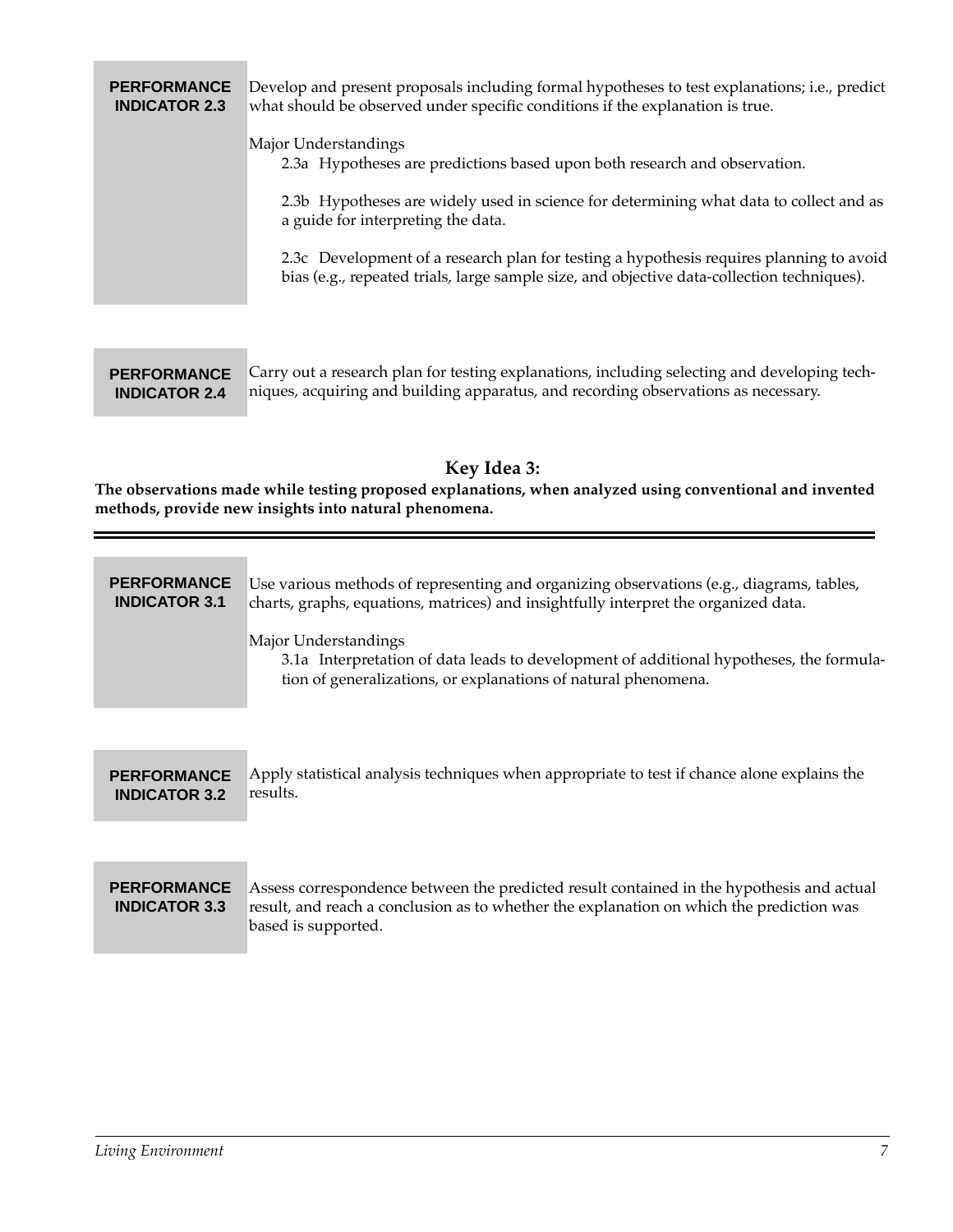#### **PERFORMANCE INDICATOR 3.4**

Based on the results of the test and through public discussion, revise the explanation and contemplate additional research.

#### Major Understandings

3.4a Hypotheses are valuable, even if they turn out not to be true, because they may lead to further investigation.

3.4b Claims should be questioned if the data are based on samples that are very small, biased, or inadequately controlled or if the conclusions are based on the faulty, incomplete, or misleading use of numbers.

3.4c Claims should be questioned if fact and opinion are intermingled, if adequate evidence is not cited, or if the conclusions do not follow logically from the evidence given.

#### **PERFORMANCE INDICATOR 3.5**

Develop a written report for public scrutiny that describes the proposed explanation, including a literature review, the research carried out, its result, and suggestions for further research.

#### Major Understandings

3.5a One assumption of science is that other individuals could arrive at the same explanation if they had access to similar evidence. Scientists make the results of their investigations public; they should describe the investigations in ways that enable others to repeat the investigations.

3.5b Scientists use peer review to evaluate the results of scientific investigations and the explanations proposed by other scientists. They analyze the experimental procedures, examine the evidence, identify faulty reasoning, point out statements that go beyond the evidence, and suggest alternative explanations for the same observations.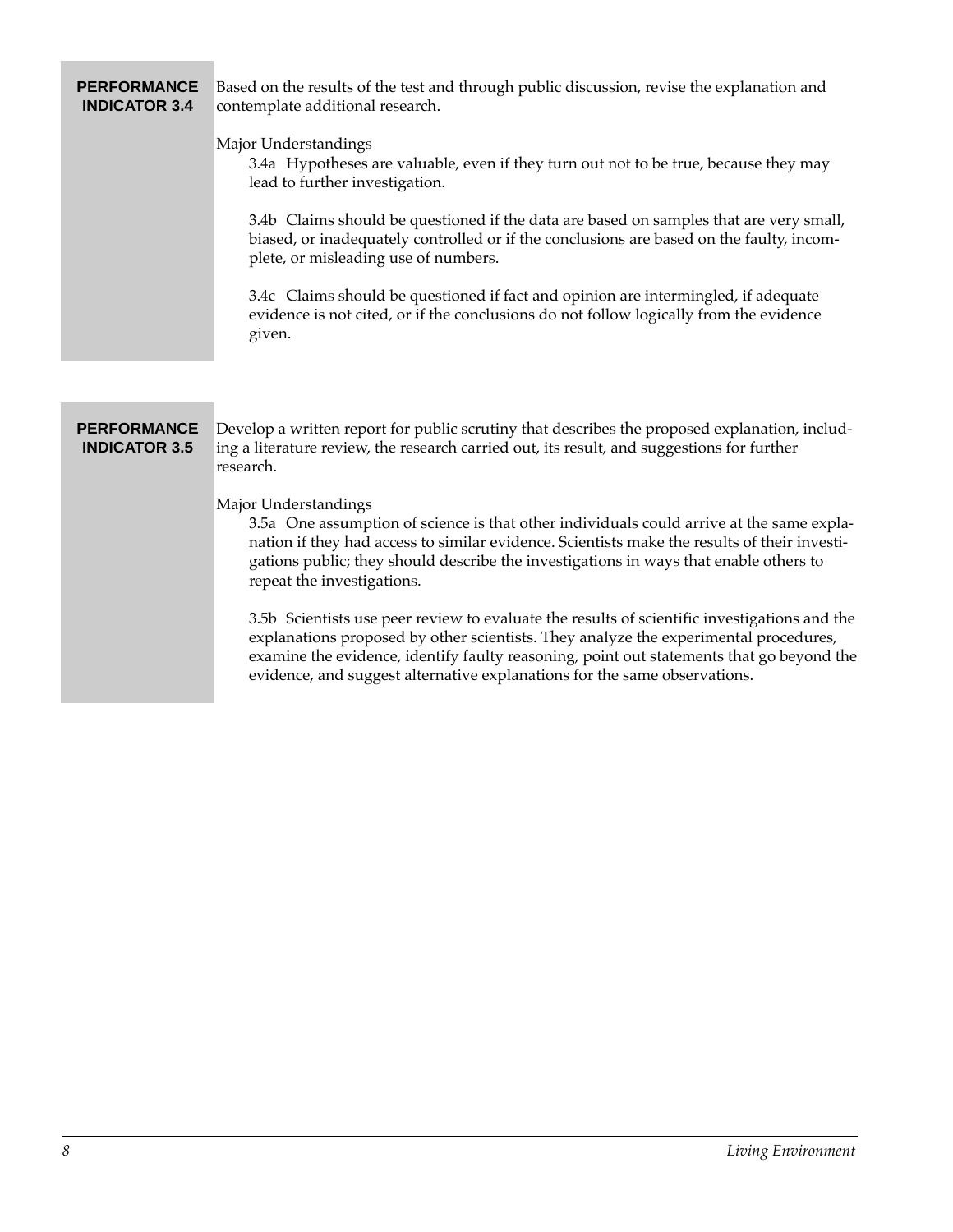# **STANDARD 4**

#### **Students will understand and apply scientific concepts, principles, and theories pertaining to the physical setting and living environment and recognize the historical development of ideas in science.**

#### **Key Idea 1: Living things are both similar to and different from each other and from nonliving things.**

Living things are similar in that they rely on many of the same processes to stay alive, yet are different in the ways that these processes are carried out.

Nonliving things lack certain features of living organisms, such as the ability to maintain a cellular organization, carry out metabolic processes while maintaining internal stability (homeostasis), and pass on hereditary information through reproduction.

In most biological respects, humans are like other living organisms. For instance, they are made up of cells like those of other animals, have much the same chemical composition, have organ systems and physical characteristics like many others, reproduce in a similar way, carry the same kind of genetic information system, and are part of a food web.

The components of living systems, from a single cell to an ecosystem, interact to maintain balance. Different organisms have different regulatory mechanisms that function to maintain the level of organization necessary for life. Diversity is evident and important at all levels of organization—from a single cell to a multicellular organism to an ecosystem.

| <b>PERFORMANCE</b><br><b>INDICATOR 1.1</b> | Explain how diversity of populations within ecosystems relates to the stability of ecosystems.                                                                                                                                                                                   |
|--------------------------------------------|----------------------------------------------------------------------------------------------------------------------------------------------------------------------------------------------------------------------------------------------------------------------------------|
|                                            | Major Understandings<br>1.1a Populations can be categorized by the function they serve. Food webs identify the<br>relationships among producers, consumers, and decomposers carrying out either<br>autotropic or heterotropic nutrition.                                         |
|                                            | 1.1b An ecosystem is shaped by the nonliving environment as well as its interacting<br>species. The world contains a wide diversity of physical conditions, which creates a<br>variety of environments.                                                                          |
|                                            | 1.1c In all environments, organisms compete for vital resources. The linked and chang-<br>ing interactions of populations and the environment compose the total ecosystem.                                                                                                       |
|                                            | 1.1d The interdependence of organisms in an established ecosystem often results in<br>approximate stability over hundreds and thousands of years. For example, as one popu-<br>lation increases, it is held in check by one or more environmental factors or another<br>species. |
|                                            | 1.1e Ecosystems, like many other complex systems, tend to show cyclic changes around<br>a state of approximate equilibrium.                                                                                                                                                      |
|                                            | 1.1f Every population is linked, directly or indirectly, with many others in an ecosys-<br>tem. Disruptions in the numbers and types of species and environmental changes can<br>upset ecosystem stability.                                                                      |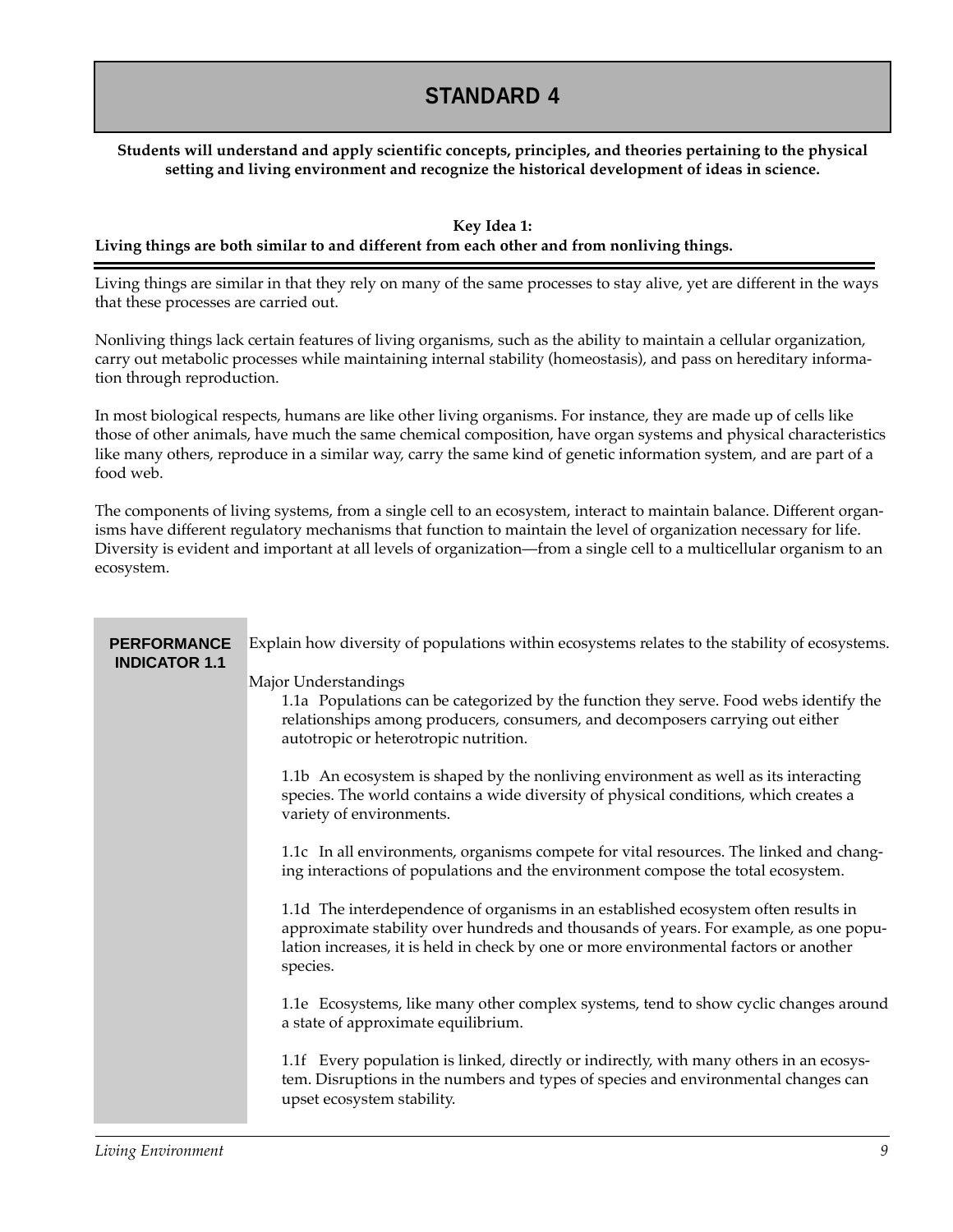#### **PERFORMANCE INDICATOR 1.2**

Describe and explain the structures and functions of the human body at different organizational levels (e.g., systems, tissues, cells, organelles).

#### Major Understandings

1.2a Important levels of organization for structure and function include organelles, cells, tissues, organs, organ systems, and whole organisms.

1.2b Humans are complex organisms. They require multiple systems for digestion, respiration, reproduction, circulation, excretion, movement, coordination, and immunity. The systems interact to perform the life functions.

1.2c The components of the human body, from organ systems to cell organelles, interact to maintain a balanced internal environment. To successfully accomplish this, organisms possess a diversity of control mechanisms that detect deviations and make corrective actions.

1.2d If there is a disruption in any human system, there may be a corresponding imbalance in homeostasis.

1.2e The organs and systems of the body help to provide all the cells with their basic needs. The cells of the body are of different kinds and are grouped in ways that enhance how they function together.

1.2f Cells have particular structures that perform specific jobs. These structures perform the actual work of the cell. Just as systems are coordinated and work together, cell parts must also be coordinated and work together.

1.2g Each cell is covered by a membrane that performs a number of important functions for the cell. These include: separation from its outside environment, controlling which molecules enter and leave the cell, and recognition of chemical signals. The processes of diffusion and active transport are important in the movement of materials in and out of cells.

1.2h Many organic and inorganic substances dissolved in cells allow necessary chemical reactions to take place in order to maintain life. Large organic food molecules such as proteins and starches must initially be broken down (digested to amino acids and simple sugars respectively), in order to enter cells. Once nutrients enter a cell, the cell will use them as building blocks in the synthesis of compounds necessary for life.

1.2i Inside the cell a variety of specialized structures, formed from many different molecules, carry out the transport of materials (cytoplasm), extraction of energy from nutrients (mitochondria), protein building (ribosomes), waste disposal (cell membrane), storage (vacuole), and information storage (nucleus).

1.2j Receptor molecules play an important role in the interactions between cells. Two primary agents of cellular communication are hormones and chemicals produced by nerve cells. If nerve or hormone signals are blocked, cellular communication is disrupted and the organism's stability is affected.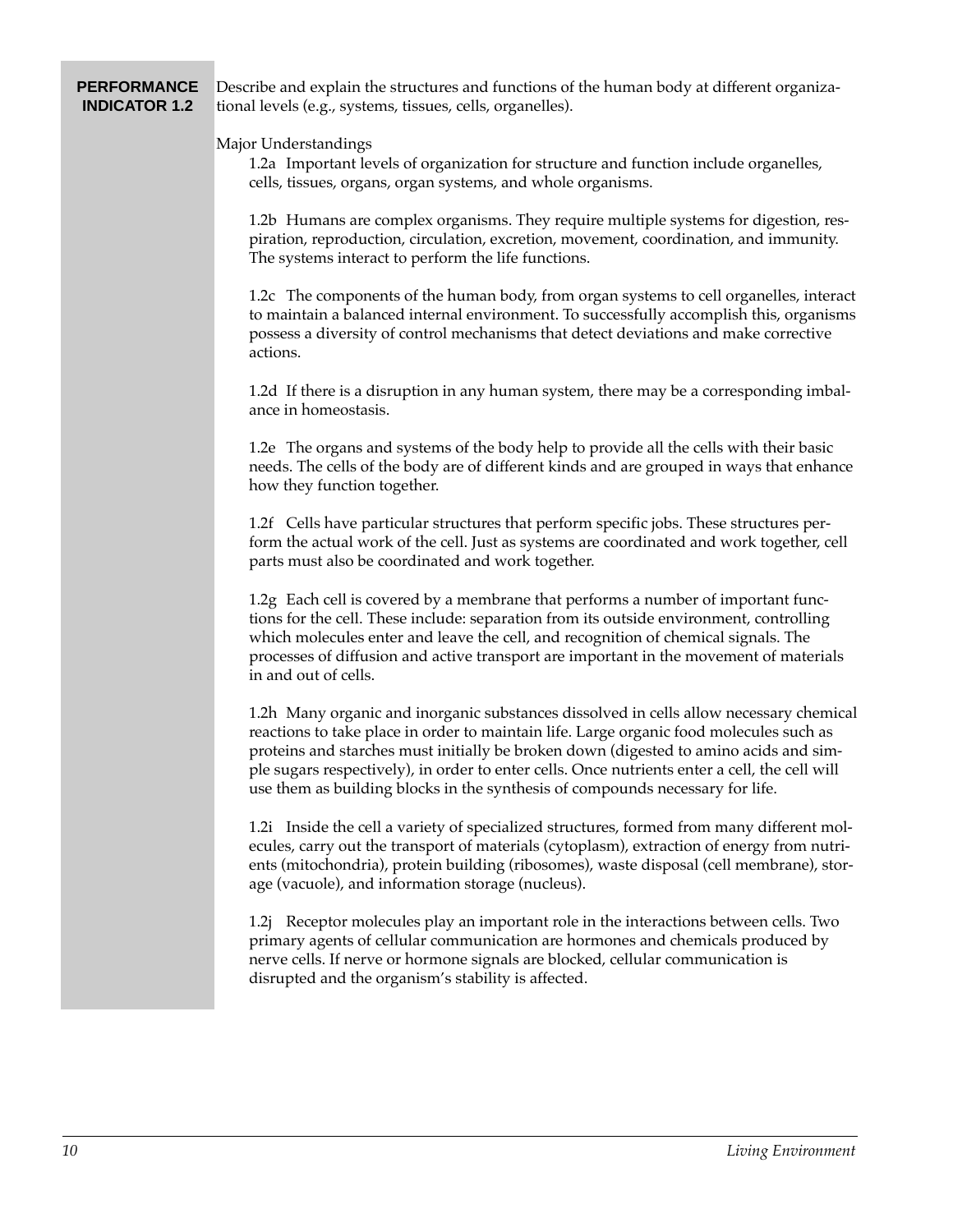#### Explain how a one-celled organism is able to function despite lacking the levels of organization present in more complex organisms. **PERFORMANCE INDICATOR 1.3**

Major Understandings

1.3a The structures present in some single-celled organisms act in a manner similar to the tissues and systems found in multicellular organisms, thus enabling them to perform all of the life processes needed to maintain homeostasis.

#### **Key Idea 2:**

#### **Organisms inherit genetic information in a variety of ways that result in continuity of structure and function between parents and offspring.**

Organisms from all kingdoms possess a set of instructions (genes) that determines their characteristics. These instructions are passed from parents to offspring during reproduction. Students are familiar with simple mechanisms related to the inheritance of some physical traits in offspring. They are now able to begin to understand the molecular basis of heredity and how this set of instructions can be changed through recombination, mutation, and genetic engineering.

The inherited instructions that are passed from parent to offspring exist in the form of a code. This code is contained in DNA molecules. The DNA molecules must be accurately replicated before being passed on. Once the coded information is passed on, it is used by a cell to make proteins. The proteins that are made become cell parts and carry out most functions of the cell.

Throughout recorded history, humans have used selective breeding and other biotechnological methods to produce products or organisms with desirable traits. Our current understanding of DNA extends this to the manipulation of genes leading to the development of new combinations of traits and new varieties of organisms.

| <b>PERFORMANCE</b><br><b>INDICATOR 2.1</b> | Explain how the structure and replication of genetic material result in offspring that resemble<br>their parents.                                                                                                                                                                                                |
|--------------------------------------------|------------------------------------------------------------------------------------------------------------------------------------------------------------------------------------------------------------------------------------------------------------------------------------------------------------------|
|                                            | Major Understandings<br>2.1a Genes are inherited, but their expression can be modified by interactions with the<br>environment.                                                                                                                                                                                  |
|                                            | 2.1b Every organism requires a set of coded instructions for specifying its traits. For off-<br>spring to resemble their parents, there must be a reliable way to transfer information<br>from one generation to the next. Heredity is the passage of these instructions from one<br>generation to another.      |
|                                            | 2.1c Hereditary information is contained in genes, located in the chromosomes of each<br>cell. An inherited trait of an individual can be determined by one or by many genes, and<br>a single gene can influence more than one trait. A human cell contains many thousands<br>of different genes in its nucleus. |
|                                            | 2.1d In asexually reproducing organisms, all the genes come from a single parent.<br>Asexually produced offspring are normally genetically identical to the parent.                                                                                                                                              |
|                                            | 2.1e In sexually reproducing organisms, the new individual receives half of the genetic<br>information from its mother (via the egg) and half fromits father (via the sperm). Sexually<br>produced offspringoften resemble, but are not identical to, either of their parents.                                   |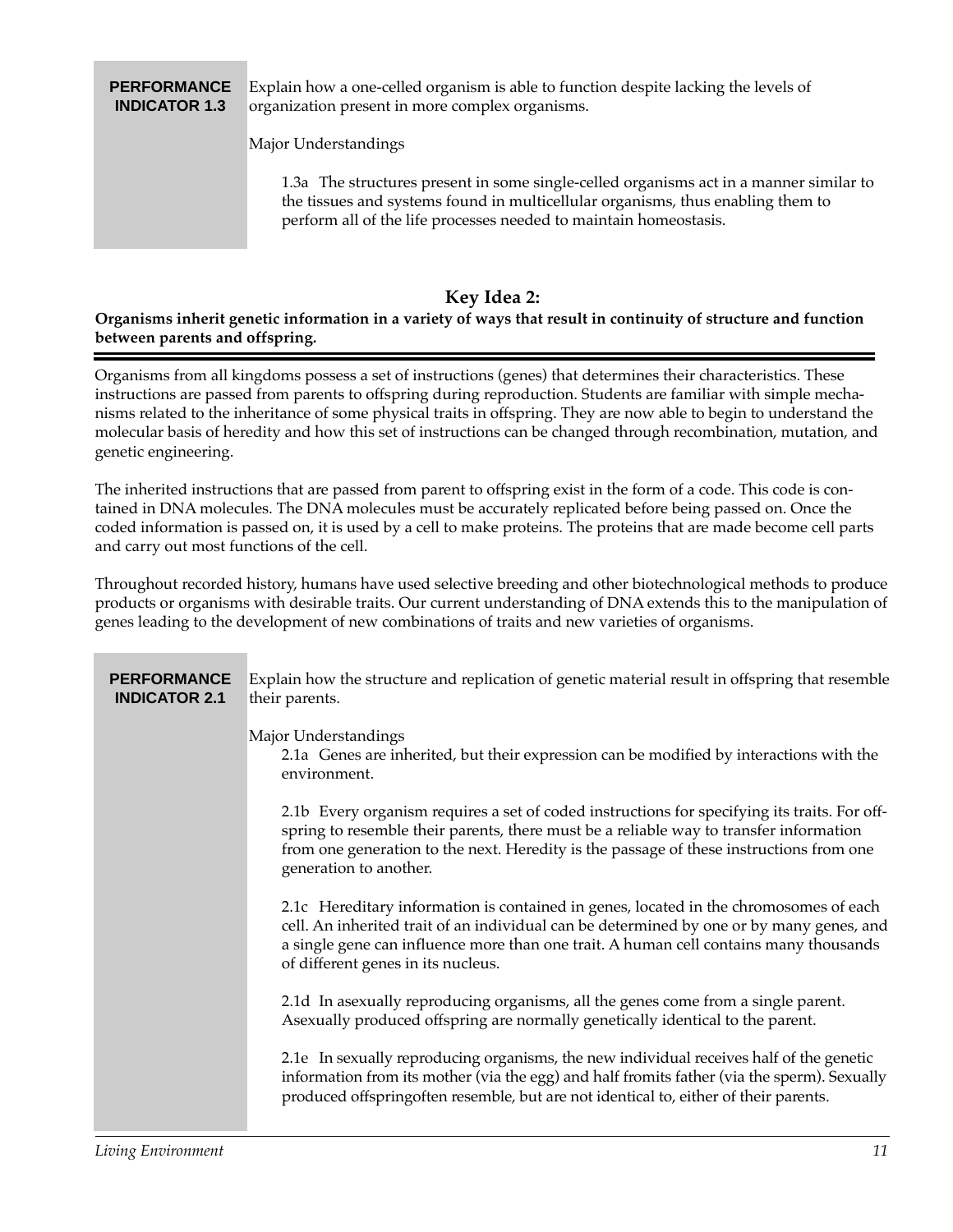| <b>PERFORMANCE</b><br><b>INDICATOR 2.1</b><br>continued | 2.1f In all organisms, the coded instructions for specifying the characteristics of the<br>organism are carried in DNA, a large molecule formed from subunits arranged in a<br>sequence with bases of four kinds (represented by A, G, C, and T). The chemical and<br>structural properties of DNA are the basis for how the genetic information that under-<br>lies heredity is both encoded in genes (as a string of molecular "bases") and replicated<br>by means of a template. |
|---------------------------------------------------------|-------------------------------------------------------------------------------------------------------------------------------------------------------------------------------------------------------------------------------------------------------------------------------------------------------------------------------------------------------------------------------------------------------------------------------------------------------------------------------------|
|                                                         | 2.1g Cells store and use coded information. The genetic information stored in DNA is<br>used to direct the synthesis of the thousands of proteins that each cell requires.                                                                                                                                                                                                                                                                                                          |
|                                                         | 2.1h Genes are segments of DNA molecules. Any alteration of the DNA sequence is a<br>mutation. Usually, an altered gene will be passed on to every cell that develops from it.                                                                                                                                                                                                                                                                                                      |
|                                                         | 2.1i The work of the cell is carried out by the many different types of molecules it<br>assembles, mostly proteins. Protein molecules are long, usually folded chains made<br>from 20 different kinds of amino acids in a specific sequence. This sequence influences<br>the shape of the protein. The shape of the protein, in turn, determines its function.                                                                                                                      |
|                                                         | 2.1j Offspring resemble their parents because they inherit similar genes that code for<br>the production of proteins that form similar structures and perform similar functions.                                                                                                                                                                                                                                                                                                    |
|                                                         | 2.1k The many body cells in an individual can be very different from one another, even<br>though they are all descended from a single cell and thus have essentially identical<br>genetic instructions. This is because different parts of these instructions are used in<br>different types of cells, and are influenced by the cell's environment and past history.                                                                                                               |
|                                                         |                                                                                                                                                                                                                                                                                                                                                                                                                                                                                     |
| <b>PERFORMANCE</b><br><b>INDICATOR 2.2</b>              | Explain how the technology of genetic engineering allows humans to alter genetic makeup of<br>organisms.                                                                                                                                                                                                                                                                                                                                                                            |
|                                                         | Major Understandings<br>2.2a For thousands of years new varieties of cultivated plants and domestic animals<br>have resulted from selective breeding for particular traits.                                                                                                                                                                                                                                                                                                         |
|                                                         | 2.2b In recent years new varieties of farm plants and animals have been engineered by<br>manipulating their genetic instructions to produce new characteristics.                                                                                                                                                                                                                                                                                                                    |
|                                                         | 2.2c Different enzymes can be used to cut, copy, and move segments of DNA.<br>Characteristics produced by the segments of DNA may be expressed when these seg-<br>ments are inserted into new organisms, such as bacteria.                                                                                                                                                                                                                                                          |
|                                                         | 2.2d Inserting, deleting, or substituting DNA segments can alter genes. An altered gene<br>may be passed on to every cell that develops from it.                                                                                                                                                                                                                                                                                                                                    |
|                                                         | 2.2e Knowledge of genetics is making possible new fields of health care; for example,<br>finding genes which may have mutations that can cause disease will aid in the develop-<br>ment of preventive measures to fight disease. Substances, such as hormones and<br>enzymes, from genetically engineered organisms may reduce the cost and side effects of                                                                                                                         |

replacing missing body chemicals.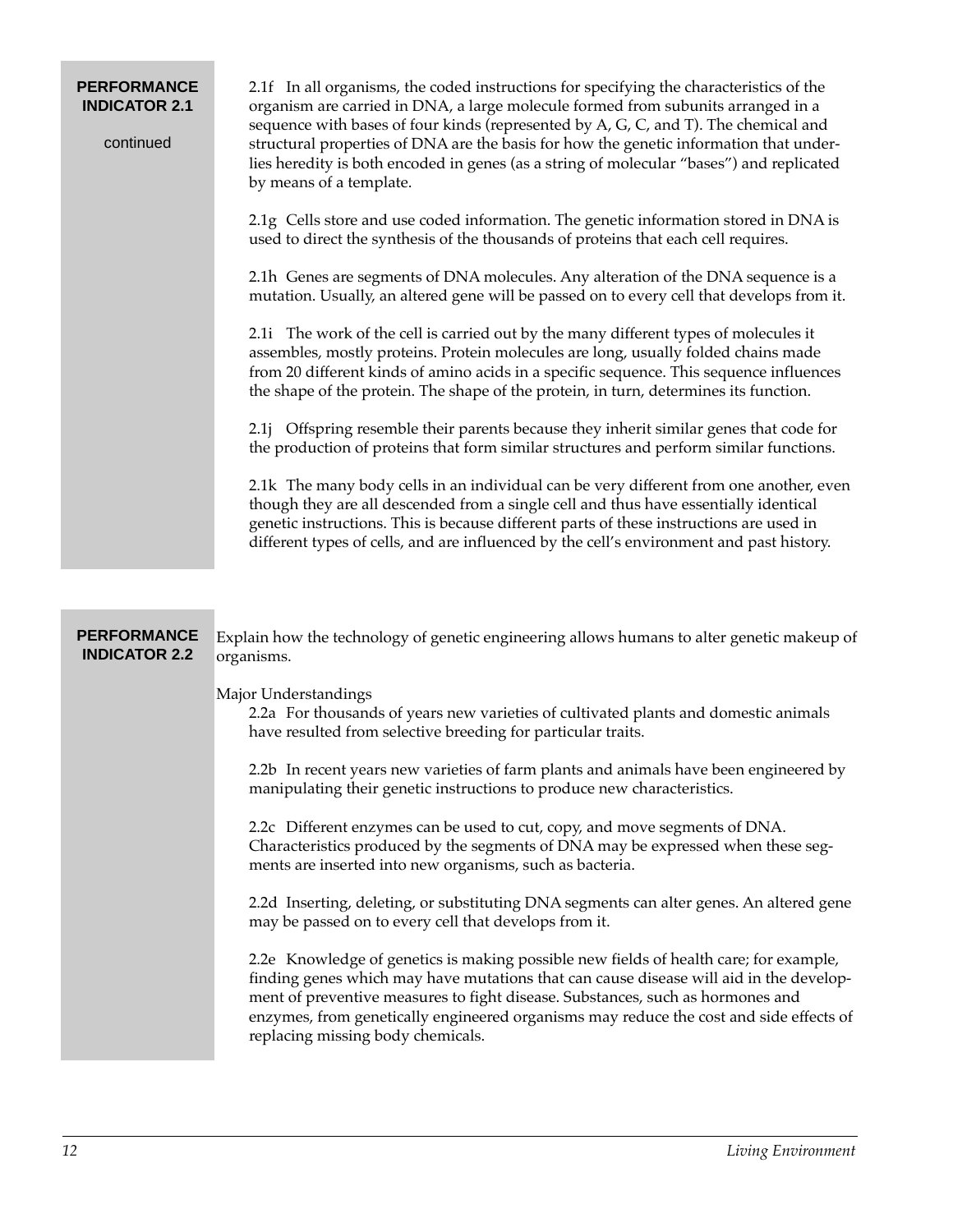#### **Key Idea 3:**

#### **Individual organisms and species change over time.**

Evolution is the change of species over time. This theory is the central unifying theme of biology. This change over time is well documented by extensive evidence from a wide variety of sources. Students need to know that in sexually reproducing organisms, only changes in the genes of sex cells can become the basis for evolutionary change and that these evolutionary changes may occur in structure, function, and behavior over time. Students need to be able to distinguish between evolutionary change and the changes that occur during the lifetime of an individual organism.

According to many scientists, biological evolution occurs through natural selection. Natural selection is the result of overproduction of offspring, variations among offspring, the struggle for survival, the adaptive value of certain variations, and the subsequent survival and increased reproduction of those best adapted to a particular environment. Selection for individuals with a certain trait can result in changing the proportions of that trait in a population.

The diversity of life on Earth today is the result of natural selection occurring over a vast amount of geologic time for most organisms, but over a short amount of time for organisms with short reproductive cycles such as pathogens in an antibiotic environment and insects in a pesticide environment.

| <b>PERFORMANCE</b><br><b>INDICATOR 3.1</b> | Explain the mechanisms and patterns of evolution.                                                                                                                                                                                                                                                                                                                                                                    |
|--------------------------------------------|----------------------------------------------------------------------------------------------------------------------------------------------------------------------------------------------------------------------------------------------------------------------------------------------------------------------------------------------------------------------------------------------------------------------|
|                                            | Major Understandings<br>3.1a The basic theory of biological evolution states that the Earth's present-day species<br>developed from earlier, distinctly different species.                                                                                                                                                                                                                                           |
|                                            | 3.1b New inheritable characteristics can result from new combinations of existing genes<br>or from mutations of genes in reproductive cells.                                                                                                                                                                                                                                                                         |
|                                            | 3.1c Mutation and the sorting and recombining of genes during meiosis and fertiliza-<br>tion result in a great variety of possible gene combinations.                                                                                                                                                                                                                                                                |
|                                            | 3.1d Mutations occur as random chance events. Gene mutations can also be caused by<br>such agents as radiation and chemicals. When they occur in sex cells, the mutations can<br>be passed on to offspring; if they occur in other cells, they can be passed on to other<br>body cells only.                                                                                                                         |
|                                            | 3.1e Natural selection and its evolutionary consequences provide a scientific explana-<br>tion for the fossil record of ancient life-forms, as well as for the molecular and structural<br>similarities observed among the diverse species of living organisms.                                                                                                                                                      |
|                                            | 3.1f Species evolve over time. Evolution is the consequence of the interactions of (1) the<br>potential for a species to increase its numbers, (2) the genetic variability of offspring due<br>to mutation and recombination of genes, (3) a finite supply of the resources required for<br>life, and (4) the ensuing selection by the environment of those offspring better able to<br>survive and leave offspring. |
|                                            | 3.1g Some characteristics give individuals an advantage over others in surviving and<br>reproducing, and the advantaged offspring, in turn, are more likely than others to sur-<br>vive and reproduce. The proportion of individuals that have advantageous characteris-<br>tics will increase.                                                                                                                      |
|                                            | 3.1h The variation of organisms within a species increases the likelihood that at least<br>some members of the species will survive under changed environmental conditions.                                                                                                                                                                                                                                          |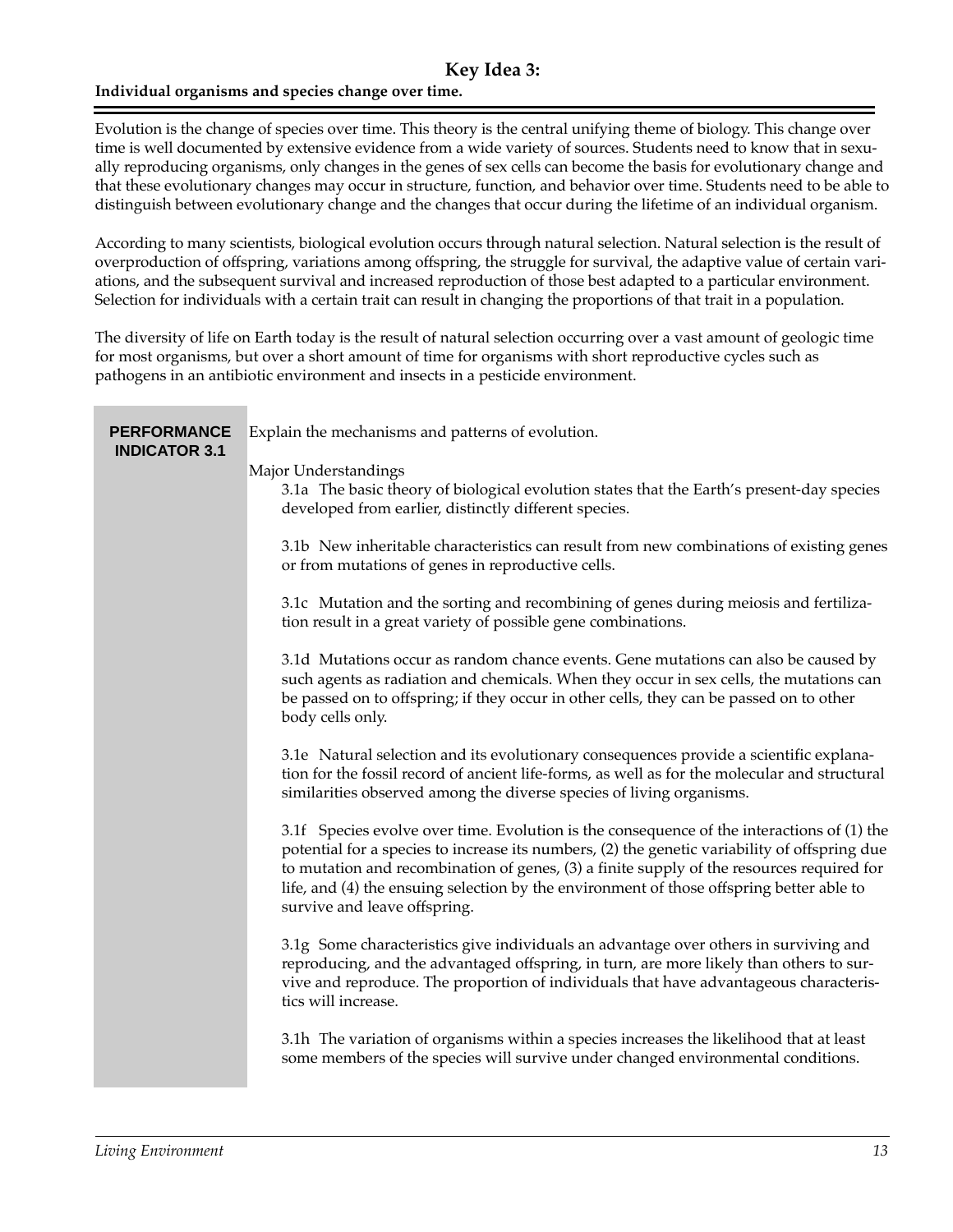#### 3.1i Behaviors have evolved through natural selection. The broad patterns of behavior exhibited by organisms are those that have resulted in greater reproductive success. 3.1j Billions of years ago, life on Earth is thought by many scientists to have begun as simple, single-celled organisms. About a billion years ago, increasingly complex multicellular organisms began to evolve. 3.1k Evolution does not necessitate long-term progress in some set direction. Evolutionary changes appear to be like the growth of a bush: Some branches survive from the beginning with little or no change, many die out altogether, and others branch repeatedly, sometimes giving rise to more complex organisms. 3.1l Extinction of a species occurs when the environment changes and the adaptive characteristics of a species are insufficient to allow its survival. Fossils indicate that many organisms that lived long ago are extinct. Extinction of species is common; most of the species that have lived on Earth no longer exist. **PERFORMANCE INDICATOR 3.1** continued

#### **Key Idea 4: The continuity of life is sustained through reproduction and development.**

Species transcend individual life spans through reproduction. Asexual reproduction produces genetically identical offspring. Sexual reproduction produces offspring that have a combination of genes inherited from each parent's specialized sex cells (gametes). The processes of gamete production, fertilization, and development follow an orderly sequence of events. Zygotes contain all the information necessary for growth, development, and eventual reproduction of the organism. Development is a highly regulated process involving mitosis and differentiation. Reproduction and development are subject to environmental impact. Human development, birth, and aging should be viewed as a predictable pattern of events. Reproductive technology has medical, agricultural, and ecological applications.

| <b>PERFORMANCE</b><br><b>INDICATOR 4.1</b> | Explain how organisms, including humans, reproduce their own kind.                                                                                                                                                                                                                                                                                                      |
|--------------------------------------------|-------------------------------------------------------------------------------------------------------------------------------------------------------------------------------------------------------------------------------------------------------------------------------------------------------------------------------------------------------------------------|
|                                            | Major Understandings<br>4.1a Reproduction and development are necessary for the continuation of any species.                                                                                                                                                                                                                                                            |
|                                            | 4.1b Some organisms reproduce as exually with all the genetic information coming from<br>one parent. Other organisms reproduce sexually with half the genetic information typi-<br>cally contributed by each parent. Cloning is the production of identical genetic copies.                                                                                             |
|                                            | 4.1c The processes of meiosis and fertilization are key to sexual reproduction in a wide<br>variety of organisms. The process of meiosis results in the production of eggs and sperm<br>which each contain half of the genetic information. During fertilization, gametes unite to<br>form a zygote, which contains the complete genetic information for the offspring. |
|                                            | 4.1d The zygote may divide by mitosis and differentiate to form the specialized cells,<br>tissues, and organs of multicellular organisms.                                                                                                                                                                                                                               |
|                                            | 4.1e Human reproduction and development are influenced by factors such as gene<br>expression, hormones, and the environment. The reproductive cycle in both males and<br>females is regulated by hormones such as testosterone, estrogen, and progesterone.                                                                                                             |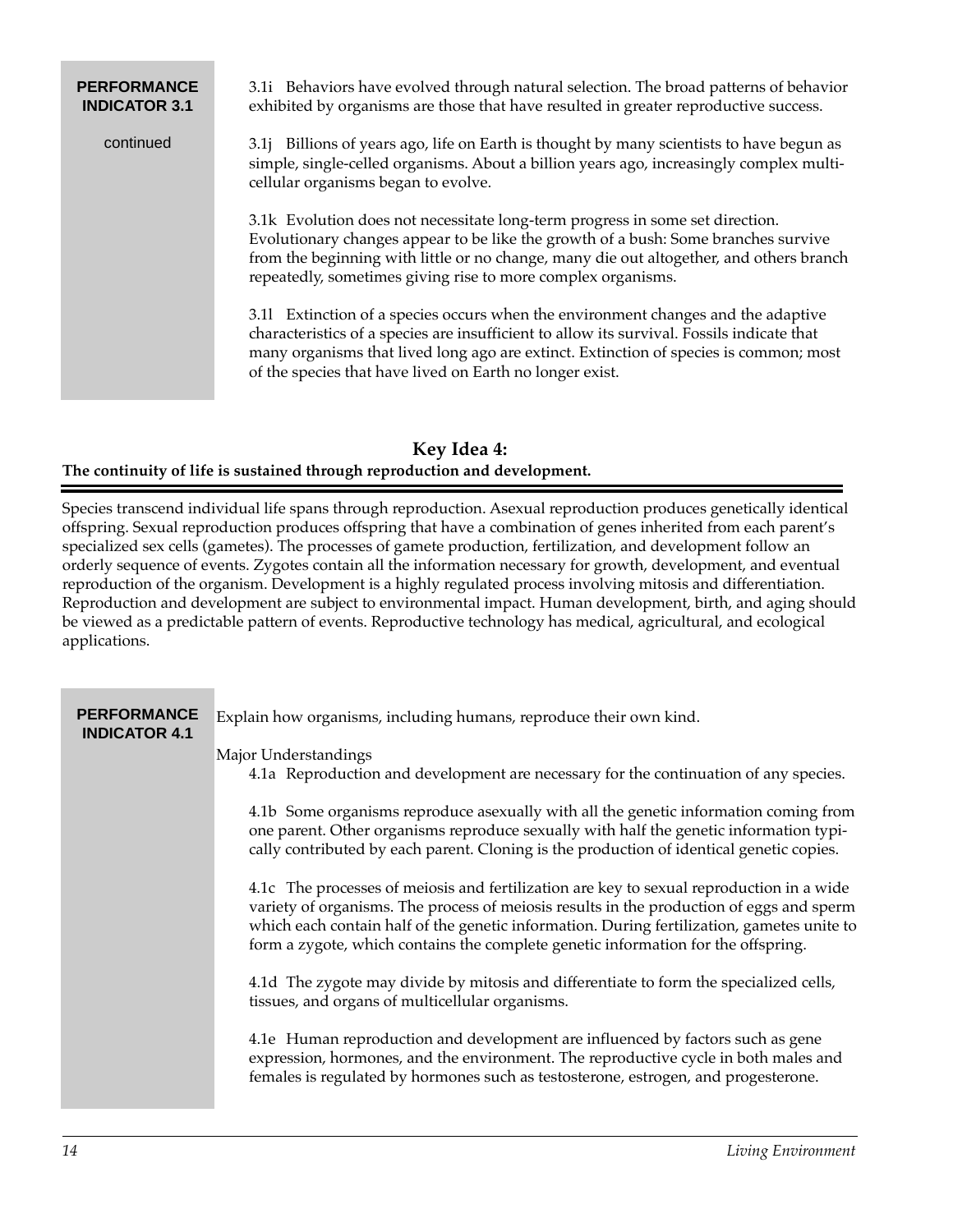#### **PERFORMANCE INDICATOR 4.1**

continued

4.1f The structures and functions of the human female reproductive system, as in almost all other mammals, are designed to produce gametes in ovaries, allow for internal fertilization, support the internal development of the embryo and fetus in the uterus, and provide essential materials through the placenta, and nutrition through milk for the newborn.

4.1g The structures and functions of the human male reproductive system, as in other mammals, are designed to produce gametes in testes and make possible the delivery of these gametes for fertilization.

4.1h In humans, the embryonic development of essential organs occurs in early stages of pregnancy. The embryo may encounter risks from faults in its genes and from its mother's exposure to environmental factors such as inadequate diet, use of alcohol/drugs/tobacco, other toxins, or infections throughout her pregnancy.

#### **Key Idea 5: Organisms maintain a dynamic equilibrium that sustains life.**

Life is dependent upon availability of an energy source and raw materials that are used in the basic enzyme-controlled biochemical processes of living organisms. These biochemical processes occur within a narrow range of conditions. Because organisms are continually exposed to changes in their external and internal environments, they must continually monitor and respond to these changes. Responses to change can range in complexity from simple activation of a cell chemical process to elaborate learned behavior. The result of these responses is called homeostasis, a "dynamic equilibrium "or "steady state" which keeps the internal environment within certain limits. Organisms have a diversity of homeostatic feedback mechanisms that detect deviations from the normal state and take corrective actions to return their systems to the normal range. These mechanisms maintain the physical and chemical aspects of the internal environment within narrow limits that are favorable for cell activities. Failure of these control mechanisms can result in disease or even death.

| <b>PERFORMANCE</b><br><b>INDICATOR 5.1</b> | Explain the basic biochemical processes in living organisms and their importance in main-<br>taining dynamic equilibrium.                                                                                                                                                                                                                                                         |
|--------------------------------------------|-----------------------------------------------------------------------------------------------------------------------------------------------------------------------------------------------------------------------------------------------------------------------------------------------------------------------------------------------------------------------------------|
|                                            | Major Understandings<br>5.1a The energy for life comes primarily from the Sun. Photosynthesis provides a vital<br>connection between the Sun and the energy needs of living systems.                                                                                                                                                                                              |
|                                            | 5.1b Plant cells and some one-celled organisms contain chloroplasts, the site of photo-<br>synthesis. The process of photosynthesis uses solar energy to combine the inorganic<br>molecules carbon dioxide and water into energy-rich organic compounds (e.g., glucose)<br>and release oxygen to the environment.                                                                 |
|                                            | 5.1c In all organisms, organic compounds can be used to assemble other molecules<br>such as proteins, DNA, starch, and fats. The chemical energy stored in bonds can be<br>used as a source of energy for life processes.                                                                                                                                                         |
|                                            | 5.1d In all organisms, the energy stored in organic molecules may be released during<br>cellular respiration. This energy is temporarily stored in ATP molecules. In many organ-<br>isms, the process of cellular respiration is concluded in mitochondria, in which ATP is<br>produced more efficiently, oxygen is used, and carbon dioxide and water are released as<br>wastes. |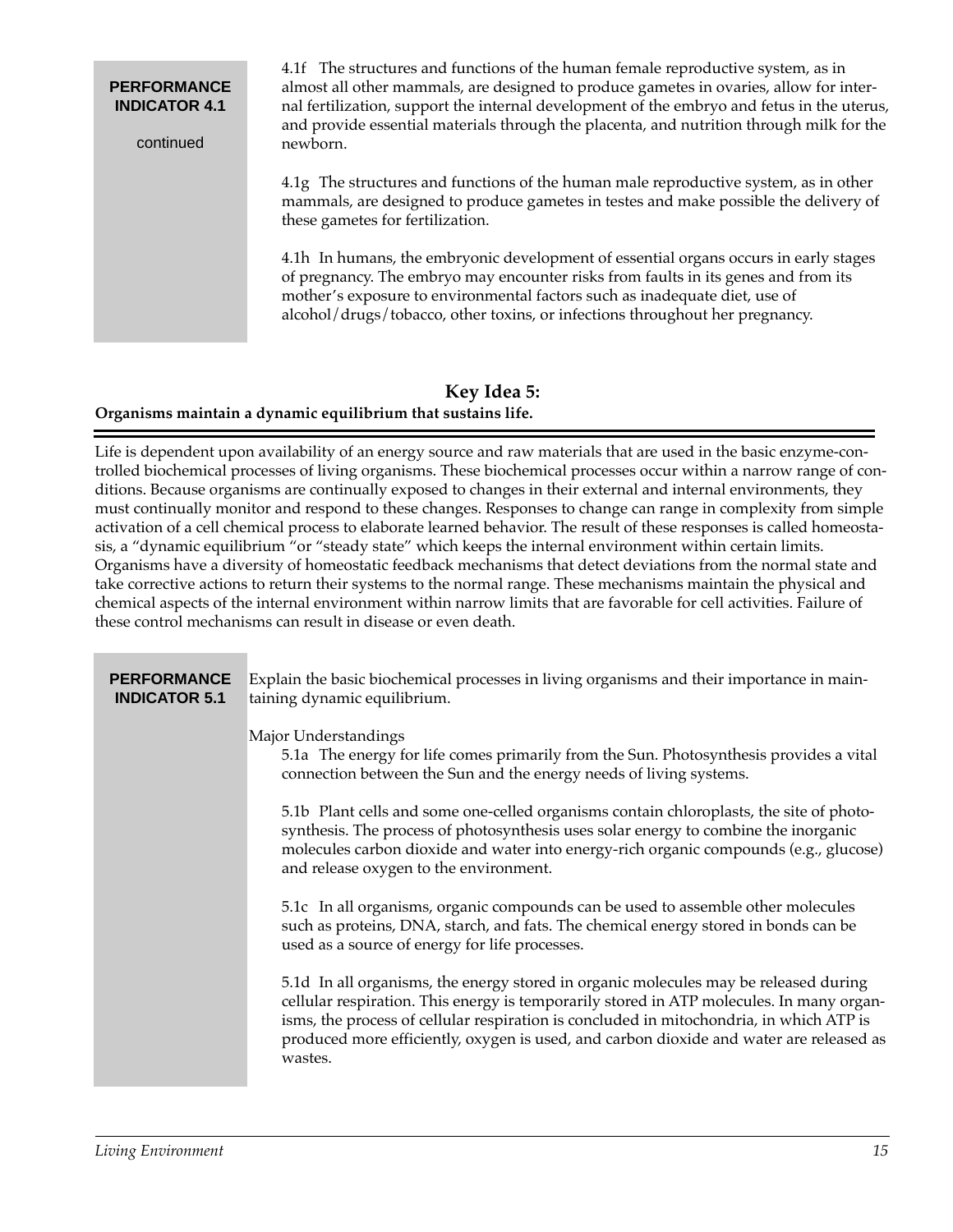#### **PERFORMANCE INDICATOR 5.1**

continued

5.1e The energy from ATP is used by the organism to obtain, transform, and transport materials, and to eliminate wastes.

5.1f Biochemical processes, both breakdown and synthesis, are made possible by a large set of biological catalysts called enzymes. Enzymes can affect the rates of chemical change. The rate at which enzymes work can be influenced by internal environmental factors such as pH and temperature.

5.1g Enzymes and other molecules, such as hormones, receptor molecules, and antibodies, have specific shapes that influence both how they function and how they interact with other molecules.

| <b>PERFORMANCE</b>   | Explain disease as a failure of homeostasis.                                                                                                                                                                                    |
|----------------------|---------------------------------------------------------------------------------------------------------------------------------------------------------------------------------------------------------------------------------|
| <b>INDICATOR 5.2</b> | Major Understandings<br>5.2a Homeostasis in an organism is constantly threatened. Failure to respond effec-<br>tively can result in disease or death.                                                                           |
|                      | 5.2b Viruses, bacteria, fungi, and other parasites may infect plants and animals and<br>interfere with normal life functions.                                                                                                   |
|                      | 5.2c The immune system protects against antigens associated with pathogenic organ-<br>isms or foreign substances and some cancer cells.                                                                                         |
|                      | 5.2d Some white blood cells engulf invaders. Others produce antibodies that attack<br>them or mark them for killing. Some specialized white blood cells will remain, able to<br>fight off subsequent invaders of the same kind. |
|                      | 5.2e Vaccinations use weakened microbes (or parts of them) to stimulate the immune<br>system to react. This reaction prepares the body to fight subsequent invasions by the<br>same microbes.                                   |
|                      | 5.2f Some viral diseases, such as AIDS, damage the immune system, leaving the body<br>unable to deal with multiple infectious agents and cancerous cells.                                                                       |
|                      | 5.2g Some allergic reactions are caused by the body's immune responses to usually<br>harmless environmental substances. Sometimes the immune system may attack some of<br>the body's own cells or transplanted organs.          |
|                      | 5.2h Disease may also be caused by inheritance, toxic substances, poor nutrition, organ<br>malfunction, and some personal behavior. Some effects show up right away; others may<br>not show up for many years.                  |
|                      | 5.2i Gene mutations in a cell can result in uncontrolled cell division, called cancer.<br>Exposure of cells to certain chemicals and radiation increases mutations and thus<br>increases the chance of cancer.                  |
|                      | 5.2j Biological research generates knowledge used to design ways of diagnosing, pre-<br>venting, treating, controlling, or curing diseases of plants and animals.                                                               |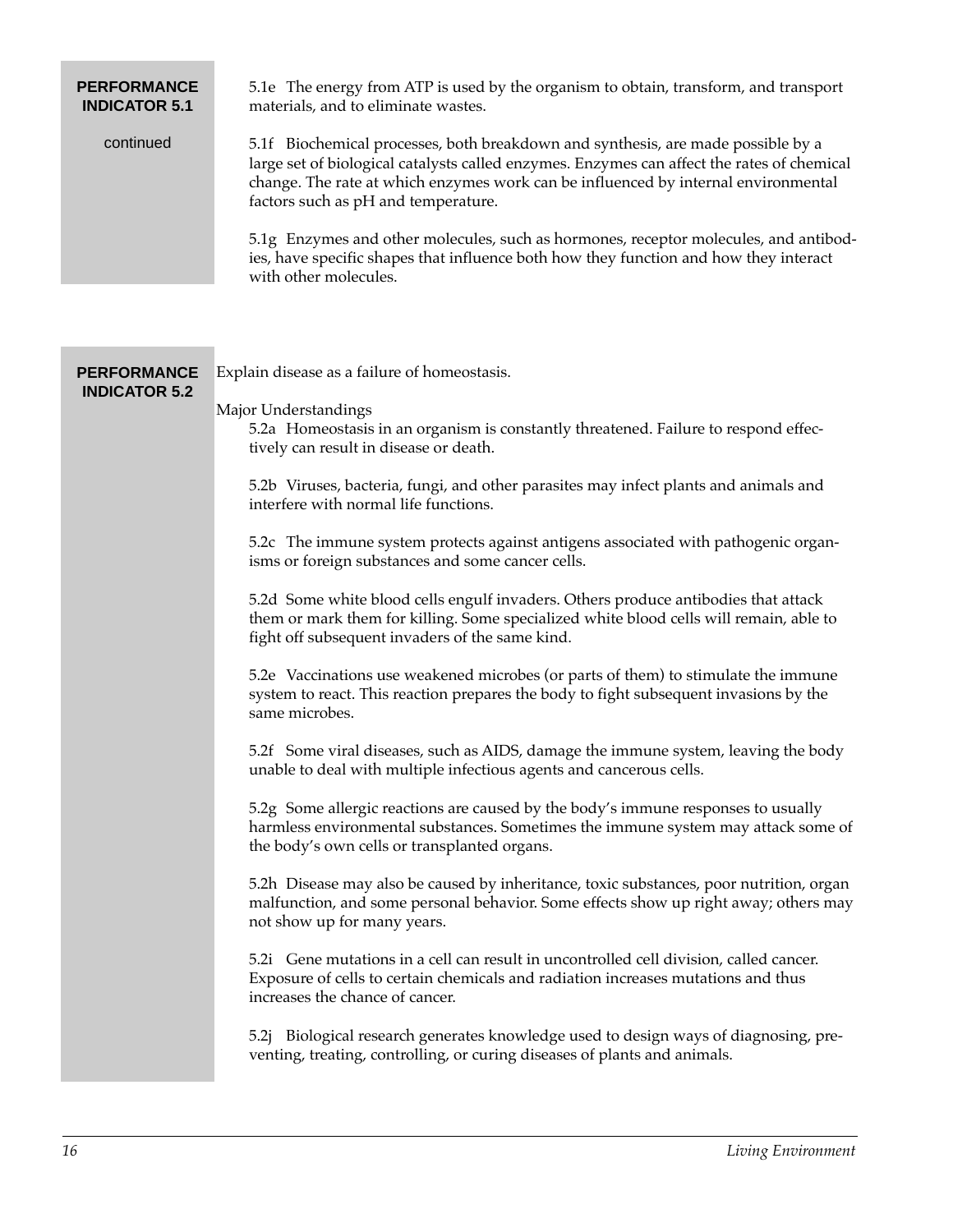#### Relate processes at the system level to the cellular level in order to explain dynamic equilibrium in multicelled organisms. Major Understandings 5.3a Dynamic equilibrium results from detection of and response to stimuli. Organisms detect and respond to change in a variety of ways both at the cellular level and at the organismal level. 5.3b Feedback mechanisms have evolved that maintain homeostasis. Examples include the changes in heart rate or respiratory rate in response to increased activity in muscle cells, the maintenance of blood sugar levels by insulin from the pancreas, and the changes in openings in the leaves of plants by guard cells to regulate water loss and gas exchange. **PERFORMANCE INDICATOR 5.3**

#### **Key Idea 6: Plants and animals depend on each other and their physical environment.**

The fundamental concept of ecology is that living organisms interact with and are dependent on their environment and each other. These interactions result in a flow of energy and a cycling of materials that are essential for life.

Competition can occur between members of different species for an ecological niche. Competition can also occur within species. Competition may be for abiotic resources, such as space, water, air, and shelter, and for biotic resources such as food and mates. Students should be familiar with the concept of food chains and webs.

| <b>PERFORMANCE</b><br><b>INDICATOR 6.1</b> | Explain factors that limit growth of individuals and populations.                                                                                                                                                                                                                                                                                                                                                                                                      |
|--------------------------------------------|------------------------------------------------------------------------------------------------------------------------------------------------------------------------------------------------------------------------------------------------------------------------------------------------------------------------------------------------------------------------------------------------------------------------------------------------------------------------|
|                                            | Major Understandings<br>6.1a Energy flows through ecosystems in one direction, typically from the Sun, through<br>photosynthetic organisms including green plants and algae, to herbivores to carnivores<br>and decomposers.                                                                                                                                                                                                                                           |
|                                            | 6.1b The atoms and molecules on the Earth cycle among the living and nonliving com-<br>ponents of the biosphere. For example, carbon dioxide and water molecules used in<br>photosynthesis to form energy-rich organic compounds are returned to the environment<br>when the energy in these compounds is eventually released by cells. Continual input of<br>energy from sunlight keeps the process going. This concept may be illustrated with an<br>energy pyramid. |
|                                            | 6.1c The chemical elements, such as carbon, hydrogen, nitrogen, and oxygen, that make<br>up the molecules of living things pass through food webs and are combined and recom-<br>bined in different ways. At each link in a food web, some energy is stored in newly<br>made structures but much is dissipated into the environment as heat.                                                                                                                           |
|                                            | 6.1d The number of organisms any habitat can support (carrying capacity) is limited by<br>the available energy, water, oxygen, and minerals, and by the ability of ecosystems to<br>recycle the residue of dead organisms through the activities of bacteria and fungi.                                                                                                                                                                                                |
|                                            | 6.1e In any particular environment, the growth and survival of organisms depend on<br>the physical conditions including light intensity, temperature range, mineral availability,<br>soil/rock type, and relative acidity (pH).                                                                                                                                                                                                                                        |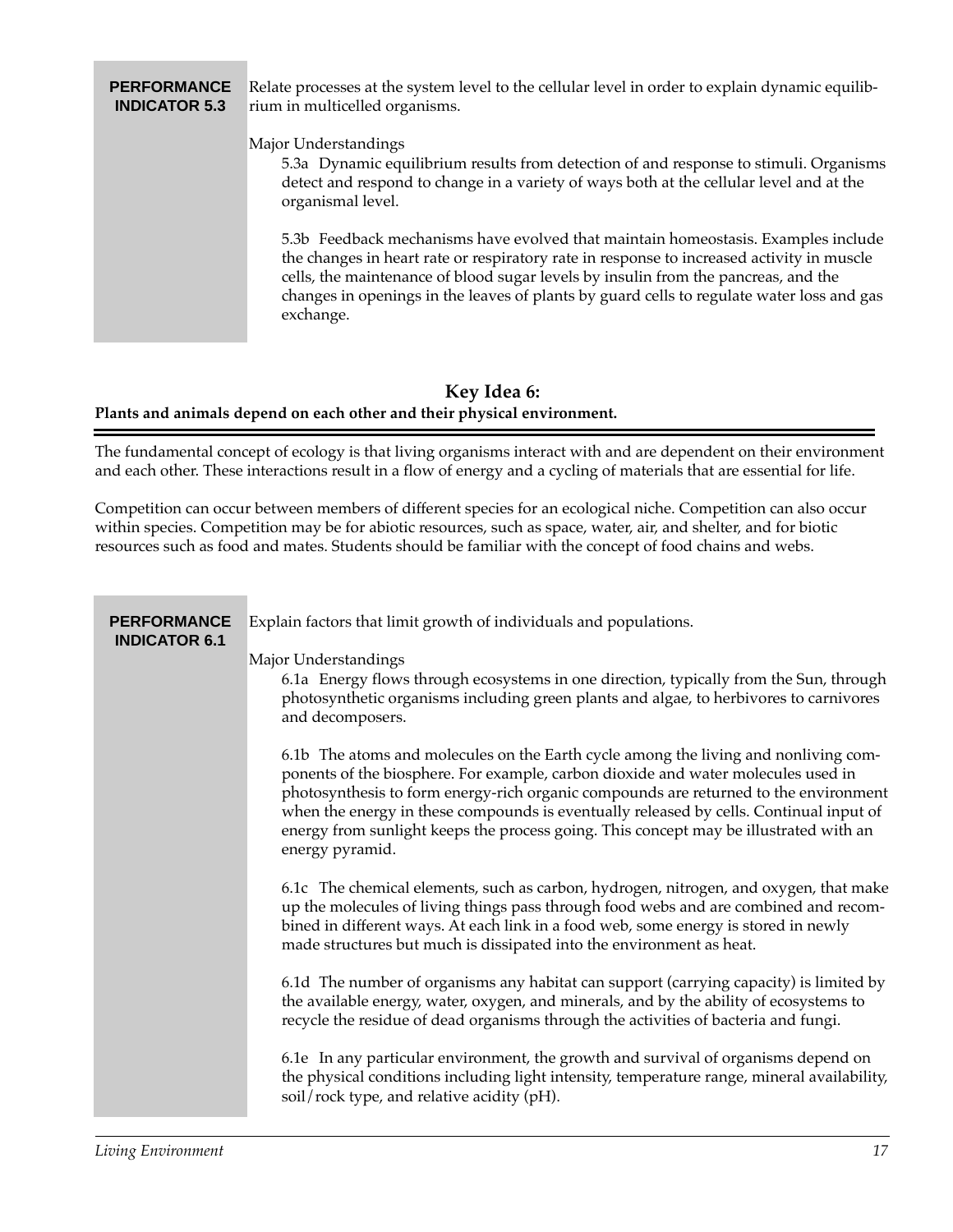#### **PERFORMANCE INDICATOR 6.1**

#### continued

6.1f Living organisms have the capacity to produce populations of unlimited size, but environments and resources are finite. This has profound effects on the interactions among organisms.

6.1g Relationships between organisms may be negative, neutral, or positive. Some organisms may interact with one another in several ways. They may be in a producer/consumer, predator/prey, or parasite/host relationship; or one organism may cause disease in, scavenge, or decompose another.

| <b>PERFORMANCE</b><br><b>INDICATOR 6.2</b> | Explain the importance of preserving diversity of species and habitats.<br>Major Understandings<br>6.2a As a result of evolutionary processes, there is a diversity of organisms and roles in<br>ecosystems. This diversity of species increases the chance that at least some will survive<br>in the face of large environmental changes. Biodiversity increases the stability of the<br>ecosystem.<br>6.2b Biodiversity also ensures the availability of a rich variety of genetic material that<br>may lead to future agricultural or medical discoveries with significant value to<br>humankind. As diversity is lost, potential sources of these materials may be lost with it. |
|--------------------------------------------|--------------------------------------------------------------------------------------------------------------------------------------------------------------------------------------------------------------------------------------------------------------------------------------------------------------------------------------------------------------------------------------------------------------------------------------------------------------------------------------------------------------------------------------------------------------------------------------------------------------------------------------------------------------------------------------|
|                                            |                                                                                                                                                                                                                                                                                                                                                                                                                                                                                                                                                                                                                                                                                      |
| <b>PERFORMANCE</b><br><b>INDICATOR 6.3</b> | Explain how the living and nonliving environments change over time and respond to distur-<br>bances.                                                                                                                                                                                                                                                                                                                                                                                                                                                                                                                                                                                 |
|                                            | Major Understandings<br>6.3a The interrelationships and interdependencies of organisms affect the development<br>of stable ecosystems.                                                                                                                                                                                                                                                                                                                                                                                                                                                                                                                                               |
|                                            | 6.3b Through ecological succession, all ecosystems progress through a sequence of<br>changes during which one ecological community modifies the environment, making it<br>more suitable for another community. These long-term gradual changes result in the<br>community reaching a point of stability that can last for hundreds or thousands of years.                                                                                                                                                                                                                                                                                                                            |
|                                            | 6.3c A stable ecosystem can be altered, either rapidly or slowly, through the activities of<br>organisms (including humans), or through climatic changes or natural disasters. The<br>altered ecosystem can usually recover through gradual changes back to a point of long-<br>term stability.                                                                                                                                                                                                                                                                                                                                                                                      |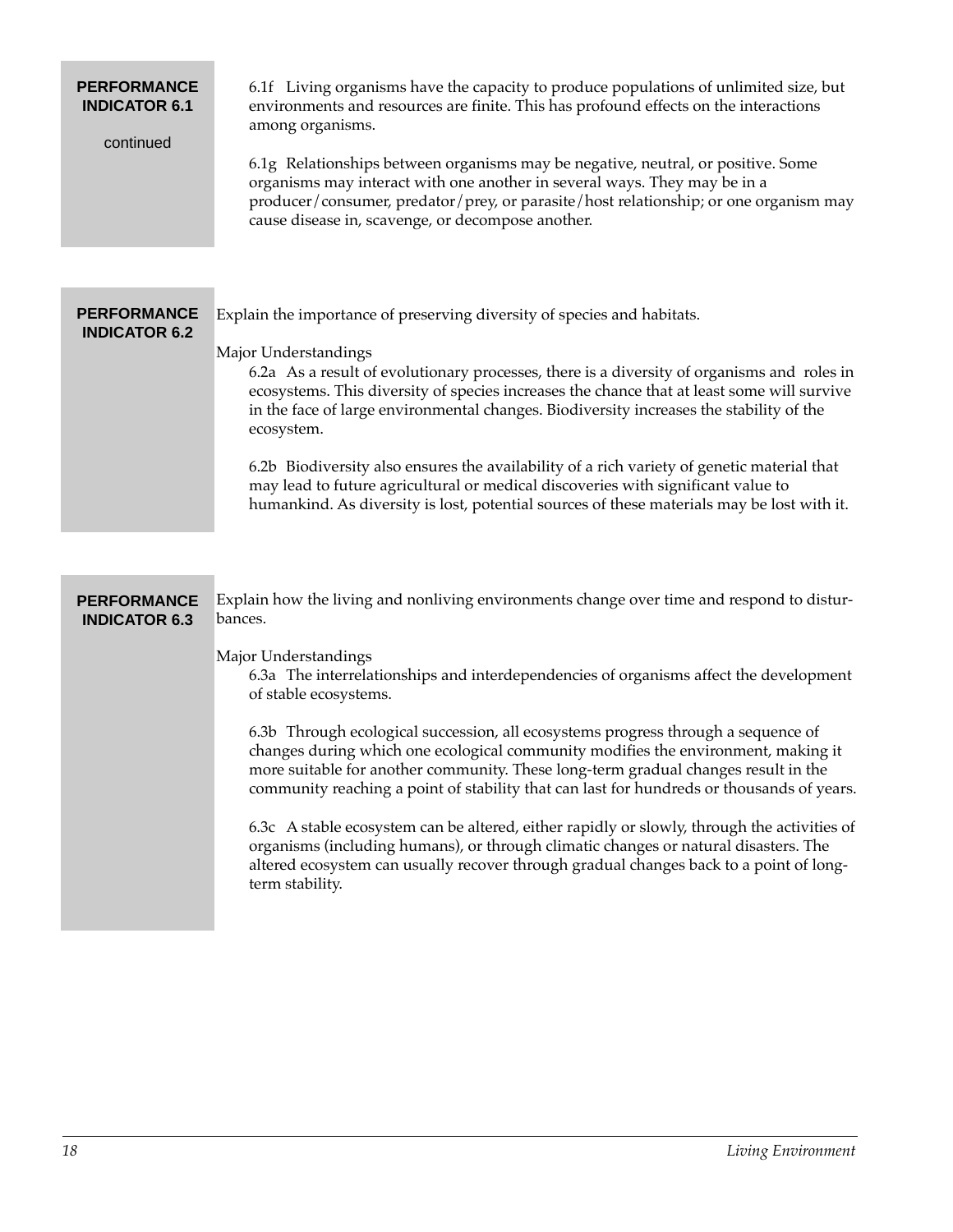#### **Key Idea 7:**

#### **Human decisions and activities have had a profound impact on the physical and living environment.**

Population growth has placed new strains on the environment—massive pollution of air and water, deforestation and extinction of species, global warming, and alteration of the ozone shield. Some individuals believe that there will be a technological fix for such problems. Others, concerned with the accelerating pace of change and the ecological concept of finite resources, are far less optimistic. What is certain, however, is that resolving these issues will require increasing global awareness, cooperation, and action.

Since the students of today will be the elected officials and informed public of tomorrow, the teacher should encourage a diversity of activities that will allow students to explore, explain, and apply conceptual understandings and skills necessary to be environmentally literate.

| <b>PERFORMANCE</b><br><b>INDICATOR 7.1</b> | Describe the range of interrelationships of humans with the living and nonliving<br>environment.                                                                                                                                                                                                                                                                                                                                                                       |
|--------------------------------------------|------------------------------------------------------------------------------------------------------------------------------------------------------------------------------------------------------------------------------------------------------------------------------------------------------------------------------------------------------------------------------------------------------------------------------------------------------------------------|
|                                            | Major Understandings                                                                                                                                                                                                                                                                                                                                                                                                                                                   |
|                                            | 7.1a The Earth has finite resources; increasing human consumption of resources places<br>stress on the natural processes that renew some resources and deplete those resources<br>that cannot be renewed.                                                                                                                                                                                                                                                              |
|                                            | 7.1b Natural ecosystems provide an array of basic processes that affect humans. Those<br>processes include but are not limited to: maintenance of the quality of the atmosphere,<br>generation of soils, control of the water cycle, removal of wastes, energy flow, and recy-<br>cling of nutrients. Humans are changing many of these basic processes and the changes<br>may be detrimental.                                                                         |
|                                            | 7.1c Human beings are part of the Earth's ecosystems. Human activities can, deliberately<br>or inadvertently, alter the equilibrium in ecosystems. Humans modify ecosystems as a<br>result of population growth, consumption, and technology. Human destruction of habitats<br>through direct harvesting, pollution, atmospheric changes, and other factors is threatening<br>current global stability, and if not addressed, ecosystems may be irreversibly affected. |
|                                            |                                                                                                                                                                                                                                                                                                                                                                                                                                                                        |
| <b>PERFORMANCE</b><br><b>INDICATOR 7.2</b> | Explain the impact of technological development and growth in the human population on<br>the living and nonliving environment.                                                                                                                                                                                                                                                                                                                                         |
|                                            | Major Understandings<br>7.2a Human activities that degrade ecosystems result in a loss of diversity of the living<br>and nonliving environment. For example, the influence of humans on other organisms<br>occurs through land use and pollution. Land use decreases the space and resources<br>available to other species, and pollution changes the chemical composition of air, soil,<br>and water.                                                                 |
|                                            | 7.2b When humans alter ecosystems either by adding or removing specific organisms,<br>serious consequences may result. For example, planting large expanses of one crop<br>reduces the biodiversity of the area.                                                                                                                                                                                                                                                       |
|                                            | 7.2c Industrialization brings an increased demand for and use of energy and other<br>resources including fossil and nuclear fuels. This usage can have positive and negative<br>effects on humans and ecosystems.                                                                                                                                                                                                                                                      |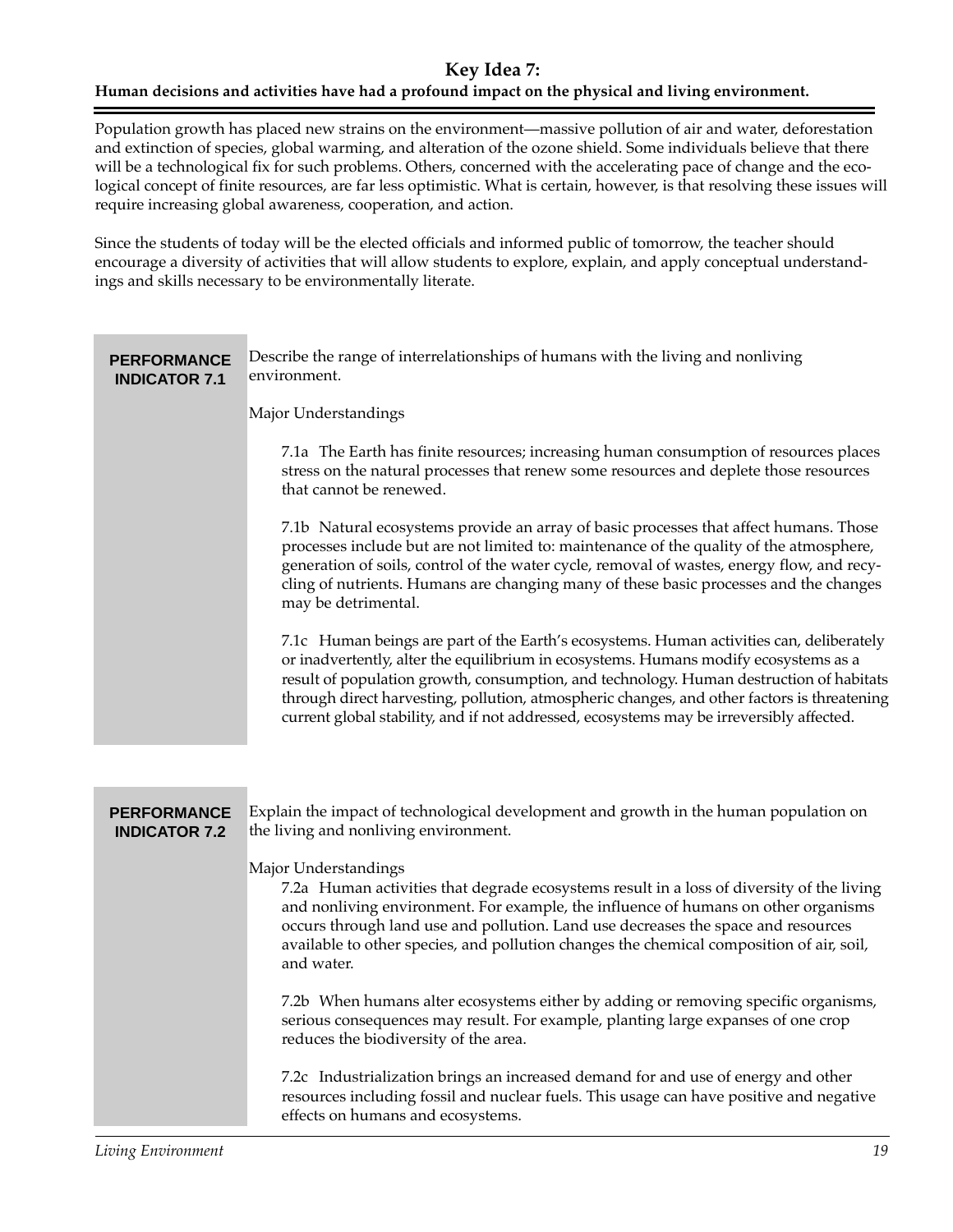#### **PERFORMANCE INDICATOR 7.3**

Explain how individual choices and societal actions can contribute to improving the environment.

#### Major Understandings

7.3a Societies must decide on proposals which involve the introduction of new technologies. Individuals need to make decisions which will assess risks, costs, benefits, and trade-offs.

7.3b The decisions of one generation both provide and limit the range of possibilities open to the next generation.